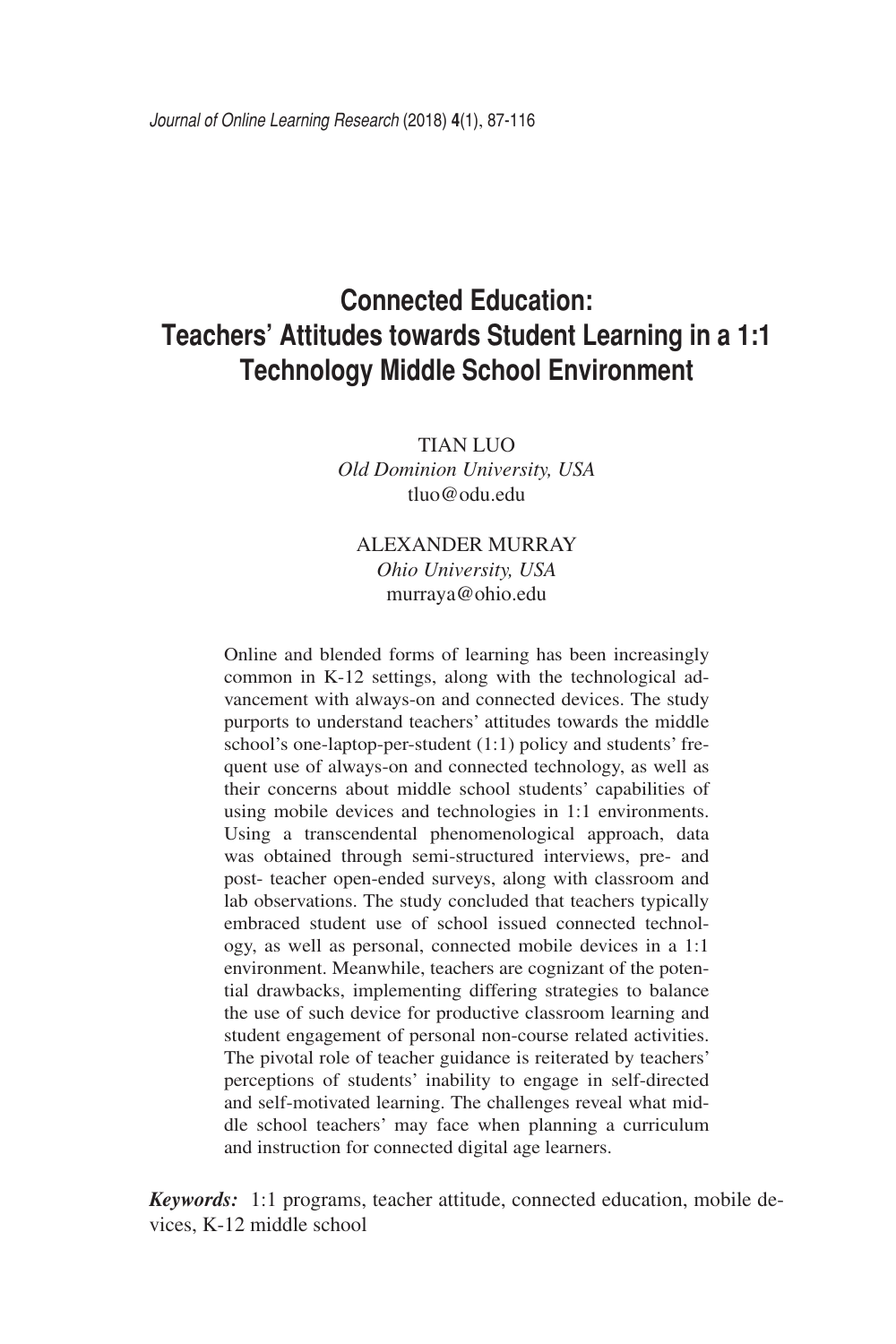#### **INTRODUCTION**

Mobile technology has inundated modern society in the form of small always-on and connected devices that can be carried and accessed from nearly everywhere, enabling a wealth of continuous information. As society embraces this norm and technology-driven standards continue to emerge in education, preparing K-12 students for digital media use and information fluency is necessary. Along with such technology advancement, online learning, whether in the instance of full-bloom virtual schools or integrated blended programs, has become a prevalent form of education in K-12 school systems (Pourreau, 2015). Finding ways to leverage always-on and connected devices that are already embedded in the lives of school-aged youth, advances opportunities for flexible classroom activities that are not only useful in presenting content, but learner engagement as well. On a policy level, former U.S. president Barack Obama elevated the standard for K-12 schools during his White House tenure and pushed forward with the ConnectED initiative to empower both students and educators through technology use. This directive advanced a goal to equip the K-12 environment with enhanced wireless connectivity, interactive education lessons, and other digital tools needed to prepare students for the digital economy (The White House, 2015). With such thrust coming from government policy and legislation, more and more K-12 schools initiated one-laptop-per-student (1:1) initiatives integrated within their online or blended learning programs, providing each student with a computing device to use in school or at home (Keane & Keane, 2017).

As mobile devices and technology for learning continue to be prevalent in K-12 schools along with the thrust coming from the top, the need to understand how teachers perceive students' use of these connected technologies in the classroom is of paramount importance. Prior research has demonstrated affordances provided through these interactive tools that have been proven effective in varying scenarios such as multitasking, classroom engagement, and individual motivation toward learning for today's generation of connected, tech-savvy students (Clary, Kigotho, & Barros-Torning, 2013; DreamBox\_Learn, 2014; Kee & Samsudin, 2014). While the current generation of school-aged youth is accustomed to always-on and connected mobile computing devices, the internet, and having a wealth of information at their fingertips, the frequent use of such devices in a K-12 classroom could also be challenging and even detrimental to a teacher's planning and the educational setting if not used and managed properly. However, despite the promises and potentials of using those mobile technologies, teachers are often faced with difficulties and challenges associated with integrating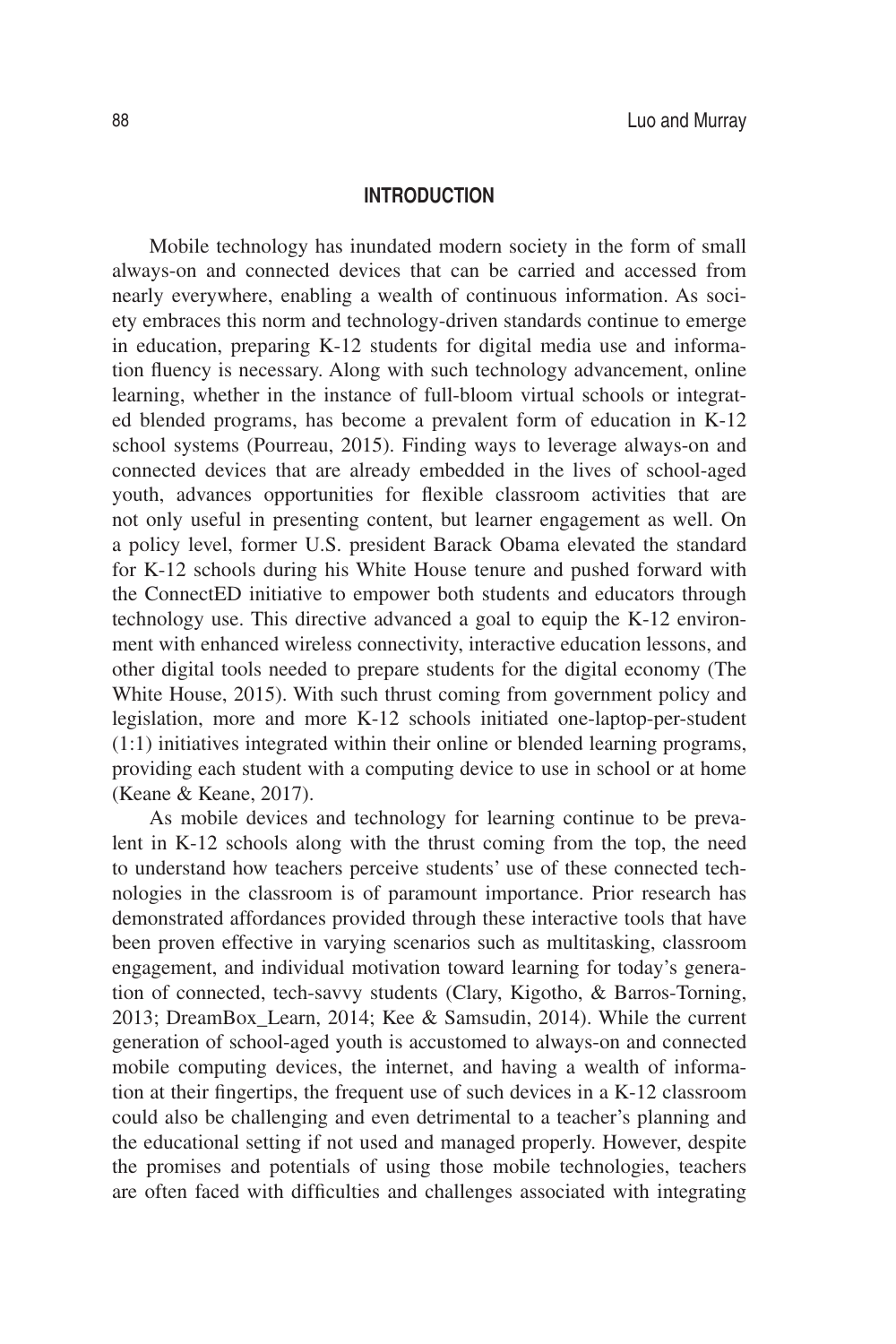such technologies into their classrooms through a variety of facets (Crompton, Burke, & Gregory, 2017; Hutchison & Reinking, 2011; Hwang & Tsai, 2011). Many K-12 teachers nowadays are expected to instruct in online or blended learning environments with these mobile technologies; however, research has shown that they may not have abundant opportunities to develop adequate skills in this domain (Wilkens, 2014). Understanding teachers' perceptions of their experiences managing mobile devices in 1:1 environments and their beliefs of students' capabilities of skill development would help improve technology integration training and practice, as well as provide more insights into how to make technology integration more effective in such environments.

# **1:1 Initiatives in K-12 Schools**

Over the last few decades, with the ever-growing technological advancement and increased accessibility to computers and the internet, many students across all educational levels have had the opportunity to learn from a distance. In the mid 1990s, online K-12 schooling was born as a result of students and teachers leveraging the power of personal computers and the internet (Clark & Barbour, 2015). An increasing number of traditional K-12 schools have started to implement blended learning practices in order to achieve personalized instruction, blurring the dichotomy between virtual and brick-and-mortar schools (Patrick & Sturgis, 2015).

K-12 schools have been experimenting a variety of ways to leverage the power of blended learning, aiming to create a personalized educational experience where students have some level of control over the time and place of learning, their pace of learning, or the path of learning (Powell, Rabbitt, & Kennedy, 2014). It is important to note that 1:1 initiatives often can enable and leverage blended learning, but a 1:1 classroom does not automatically guarantee the existence of blended learning practices. Blended learning is defined as

> … a formal education program in which a student learns at least in part through online learning with some element of student control over time, place, path, and/or pace and at least in part at a supervised brick-and-mortar location away from home. (Christensen, Horn, & Staker, 2013, p.9)

Basic forms of blended learning include rotation, flex, and enriched virtual models (Christensen et al., 2013). For example, the rotation model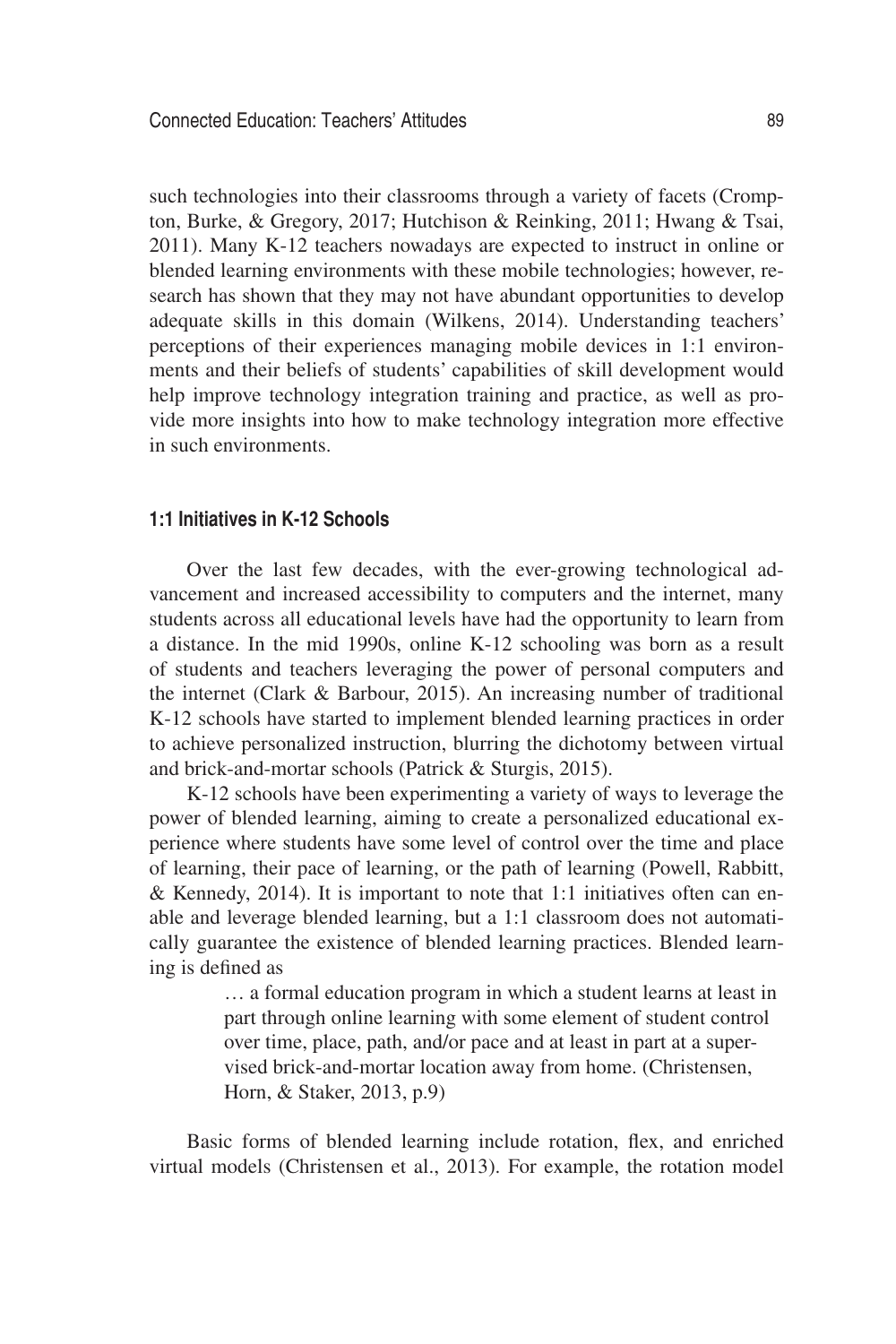allows instructional modes to rotate from one learning modality (e.g. smallgroup work, individual paper-pencil work) to another (e.g. whole-class lecture instruction, video tutorial watching) given that one must occur online. The flex model uses online learning as the backbone of student learning, with a customized, fluid schedule to facilitate individuals' learning. The enriched virtual model focuses on a more immersive, whole-school online learning experience, while enforcing a certain amount of face-to-face instruction. While not all models of blended learning require 1:1 environments, they can make it easier to implement rotational models and are mandatory for the flex and enriched virtual models of blended learning.

Research has shown that an increasing number of schools at the secondary level have embraced and implemented various forms of 1:1 initiatives to support teaching and learning in the past decades as a model of blended learning (Balanskat, Bannister, Hertz, Sigillò, & Vuorikari, 2013; Donovan, Hartley, & Strudlerm, 2007; Penuel, 2006). The earliest 1:1 programs in the 1990s took the form of dedicated computer classrooms where students had access to computers in a lab setting, while others allowed students to rent or purchase laptop computers for use in school (Rockman, Chessler, & Walker, 1998; Spender, 1995). In recent years with decreasing cost of laptop computers and mobile devices, as well as access to wireless networks, schools have been able to provide more mobile and affordable solutions to 1:1 initiatives (Johnson, Becker, Estrada, & Freeman, 2015). In many K-12 school districts, 1:1 technology programs exist as a reform initiative to equip each student with a school- or district-supplied mobile computing device to support their learning activities (Convergemag, 2012; Sauers & McLeod, 2012). As society continues to shift towards embracing ubiquitous technology, numerous K-12 schools push programs that enable adolescents to leverage digital tools to explore and learn from rich and varied resources (National Middle School Association, 2010). One-to-one technology programs provide the incentive for school districts to provide digitalage learning opportunities, while affording students' access to information at school and at home (McLester, 2011). In a research synthesis analyzing 123 articles on 1:1 initiatives, Penuel (2006) summarized three defining features of today's 1:1 programs in a K-12 classroom: (a) students are provided with portable laptop computers for which up-to-date productivity software is installed, (b) students are provided access to the school's wireless internet, and (c) the use of laptops are aimed at helping students complete academic tasks.

In terms of the 1:1 program operation, Blackley and Walker (2015) reviewed the use of laptops in a 1:1 technology program across two middle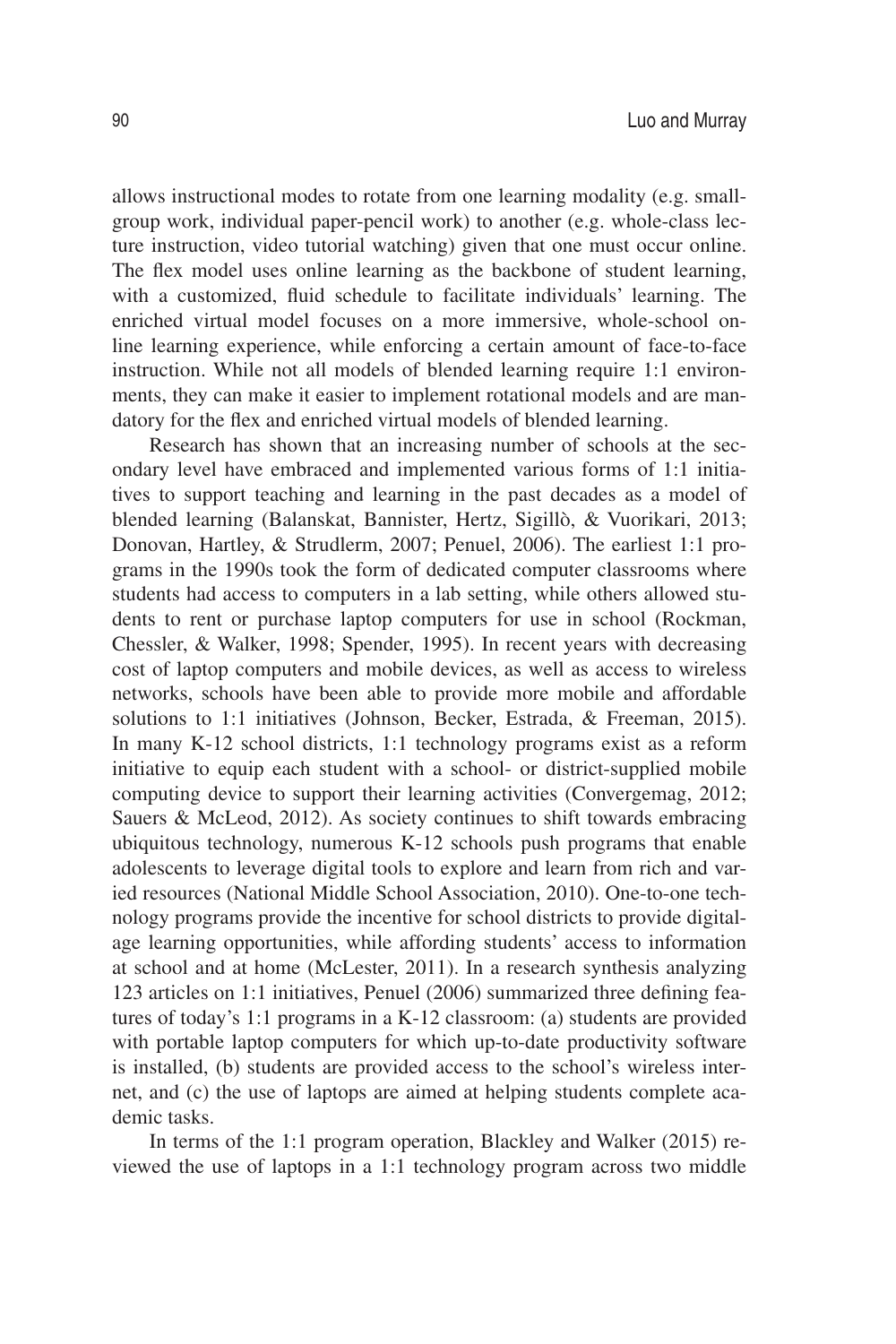schools in Australia, exploring how the devices were being incorporated into mathematics. The study reported that half of the participants indicated that the laptops were definitely integrated into their mathematics teaching practice through routine access to the electronic textbook and email access; their use has also made it easier for teachers to provide essential feedback to students, assessing their tasks. Another study of a 1:1 laptop program in two Swedish secondary schools revealed how students used their laptops for both sanctioned and unsanctioned activities in the classroom (Tallvid, Lundin, Svensson, & Linstrom, 2014). The students were given unrestricted access during class, with no filters applied to the network; they were responsible for their laptop use twenty-four hours a day. Instead of allowing teachers to impose restrictions, the 1:1 steering group recommended that teachers have discussions with their students regarding the ethical use of the technology.

A great number of studies seemed to show positive outcomes of 1:1 technology programs in the areas of student engagement, motivation, and participation. Studies often report an increased level of engagement as a result of 1:1 initiatives (Bebell, 2005; Mouza, 2008; Warschauer & Grimes, 2005; Zucker & McGhee, 2005). For example, Broussard, Hebert, Welch, and VanMetre (2014) explored levels of student engagement derived from a newly implemented 1:1 technology plan that gave each student access to a tablet PC. Through a qualitative inquiry, it was found that teachers incorporated technology-rich internet applications to support learning as well as online classroom management software to organize instructional materials. Other reported benefits included an improved communication between students and teachers, access to Google and research databases, and reduced material usage per course. Additionally, several states including Indiana, Massachusetts, Michigan, and Florida revealed favorable findings from multiple empirical studies, suggesting an improved student engagement and motivation owing to the 1:1 technology initiatives (Bebell & Kay, 2010; Lemke & Martin, 2004).

Previous research also indicated merits of 1:1 initiatives in improving students' academic learning skills and performances. In a two-year experimental study at a struggling urban middle school, Dunleavy and Heinecke (2008) reported that students who received a portable laptop performed significantly better than students with no laptops on science and math standardized tests. The laptops were equipped with access to mathematics and science textbooks, as well as laptop-based instruction. Students with no laptops had access to the same resources in a school computer lab. Having access to math software programs and other online resources on a laptop may have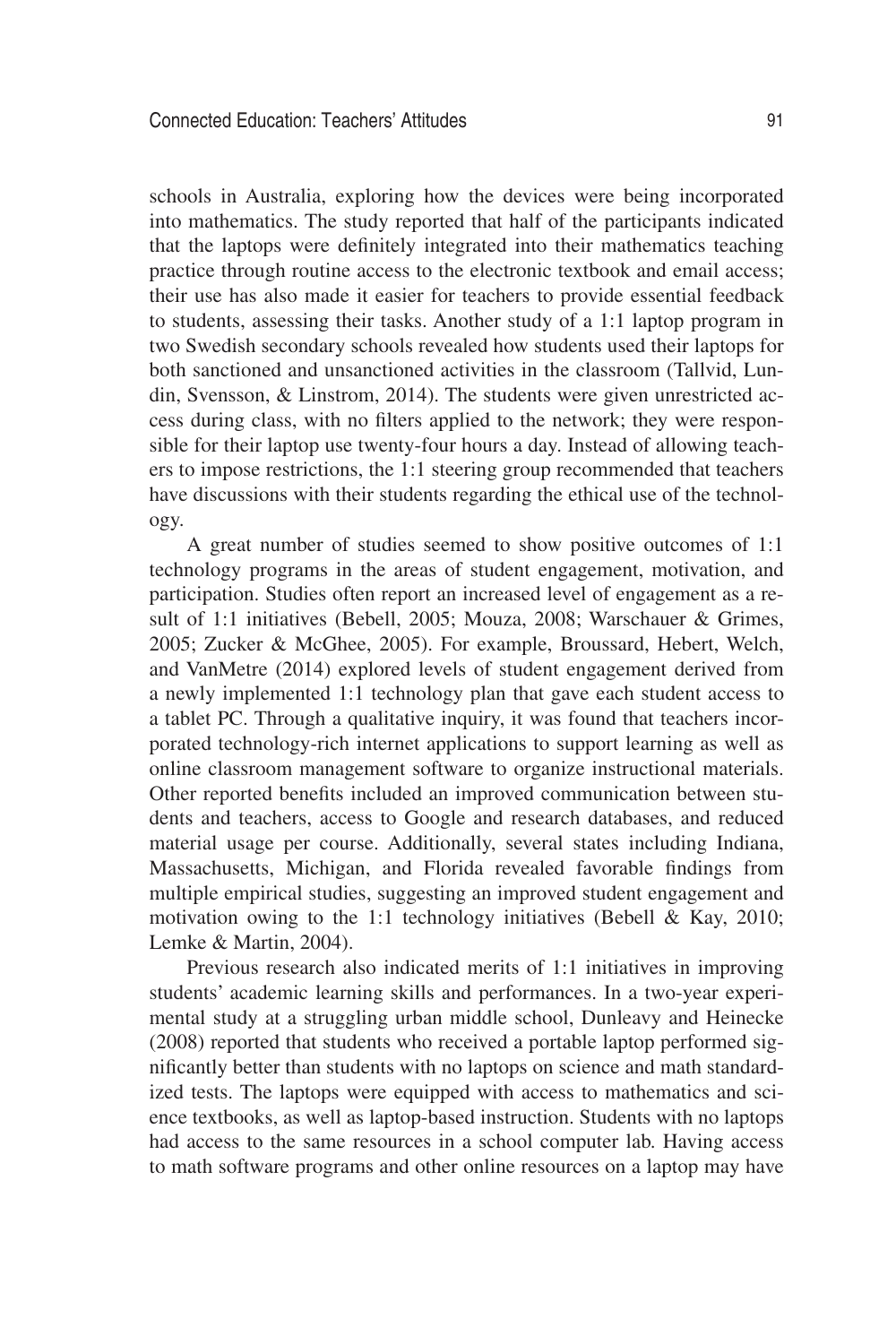contributed to sixth grade students' improved score on benchmark examinations from the school (Clariana, 2009). Besides the areas of math and science, studies also reported affordances of 1:1 programs such as improving students' abilities in reading and writing. For example, in the state of Maine where 1:1 programs were implemented statewide across its middle schools, students' writing scores on state tests have risen significantly since the implementation (Silvernail & Gritter, 2007). In a similar vein, Suhr and his colleagues revealed an improved writing and literacy skills in fourth-grade students (Suhr, Hernandez, Grimes, & Warschauer, 2010).

#### **Challenges of 1:1 Program Integration**

Despite the positive results, research showed that the impact of 1:1 technology programs on K-12 student achievement and the educational environment can be either rewarding or arduous. Instances of 1:1 initiatives that failed and were therefore sometimes terminated (Holcomb, 2009; Hu, 2007; Sheppard & Brown, 2011) often occur as a result of various issues. The technical issues reported in several studies often caused tremendous disturbances and interferences to both teachers and students, becoming one of the major roadblocks to the success of 1:1 programs (Alberta Education, 2006; Argueta, Huff, Tingen, & Corn, 2011). Device and connection errors are cited as barriers in some instances where mobile technology and the internet was being incorporated in classes. For instance, in Lee, Messom, and Yau's (2013) research on the use of electronic textbook technology in class, it was noted that software compatibility across devices, readability of electronic media on a screen, and high bandwidth consumption when downloading and uploading content from the internet could pose problems in the class. These challenges were consistent with those found in another study (Liu, Navarrete, & Wivagg, 2014) where teachers were attempting to use mobile technology in the class. Derringer (2010) recounted one school district's technology director's experience with 1:1 implementation as a logistical nightmare, citing problems with batteries and operating systems, laptop damage, and infrastructure maintenance.

Broussard et al. (2014) reported challenges and issues such as distractions related to playing games on the device during class, academic dishonesty via the internet, slow internet connectivity, as well as technical issues such as computer malfunctions that plagued students and teachers during the day. Tallvid et al. (2014) reported students' unsanctioned use of the 1:1 device through non-educational activities such as chatting, playing games,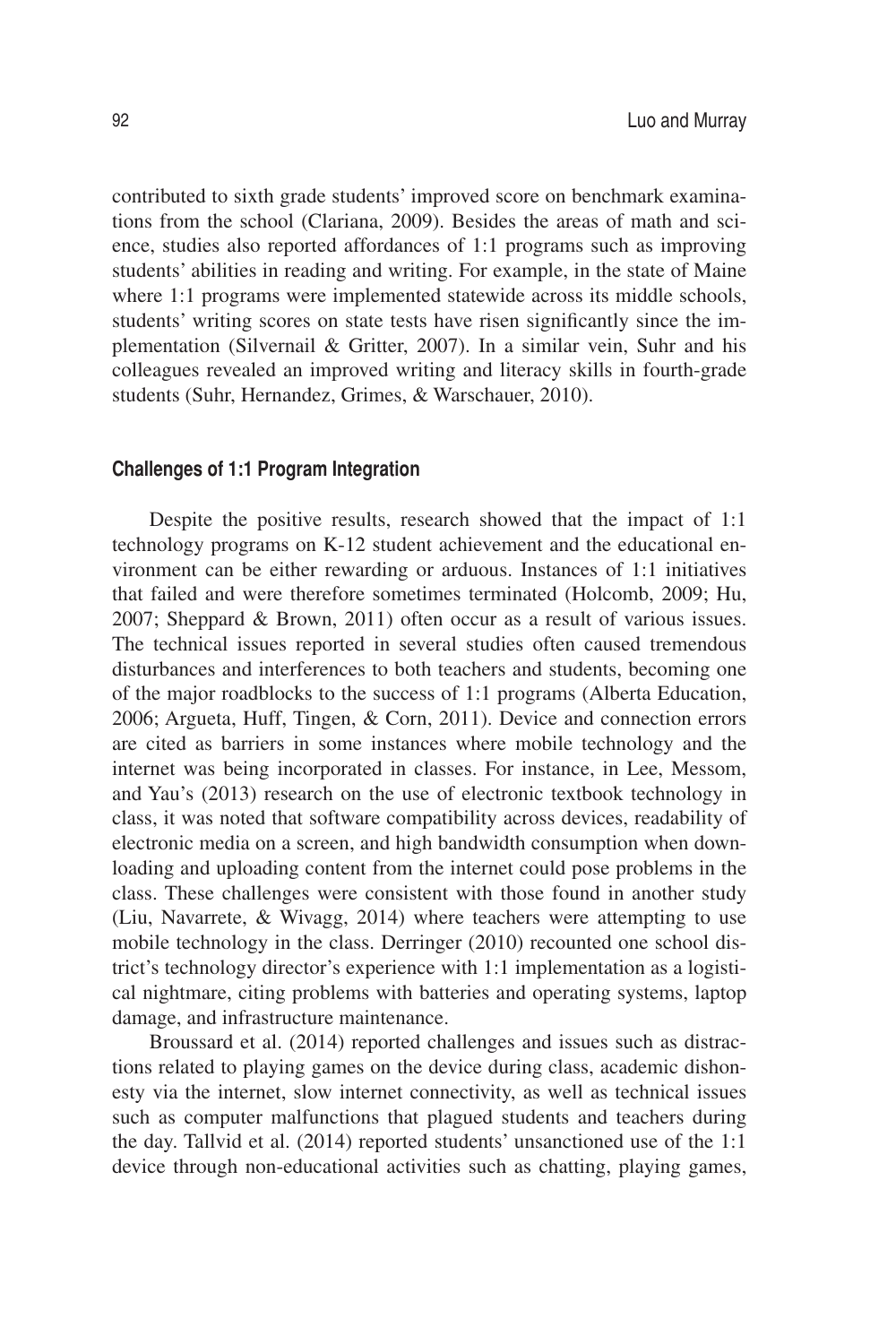or pointless web browsing. In Blackley and Walker's (2015) study, students reported less than positive responses for using the devices with student productivity activities. For example, using laptops to construct spreadsheets were listed at 43.75% for seldom or never and drawing concept maps and diagrams were only listed at a frequency of 12.5% each. Consequently, teachers' decisions to leverage the 1:1 laptops for productivity applications in class for mathematics were either seldom or never used.

Furthermore, while 1:1 laptop and tablet programs are becoming more prevalent in K-12 education, school districts should be mindful of implementation strategies that align with curriculum goals and those that are less wasteful of resources (Warschauer & Tate, 2015). These strategies often move beyond a simple form of technology integration by pairing their 1:1 laptop initiatives with blended learning that also constitutes professional development to train teachers in helping students become active learners. A critical planning stage for how these mobile devices and technologies are going to be incorporated into teachers' daily curriculum becomes crucial to successful 1:1 programs (Downes & Bishop, 2015). A similar need of teacher mentoring was cited by Hechter and Vermette (2013) while exploring solutions to barriers to technology integration in a Canadian Province K-12 district. Ultimately, some of the abovementioned challenges can be mitigated by collaboration with a broader teacher network that works together to resolve those issues.

## **Teacher Beliefs and Perceptions of Classroom Technology Use**

Though teachers on the forefront of education are often expected to align to changes and reforms demanded by the higher administration and government, they may not always transition the policy implications well to the classroom (Tyack & Cuban, 1995). Studies have shown that teachers' beliefs towards mobile phone or portable devices are not always positive. Lenhart (2012) found that in many schools the use of mobile phone by students was banned in schools, as teachers perceived them as a considerable disturbance to the traditional classroom. Plenty of K-12 schools in the United States have enforced or adopted strict policies prohibiting mobile phone usage in the classroom (Common Sense Media, 2009; Obringer & Coffey, 2007). According to the literature, researchers have reported plentiful drawbacks of using mobile devices brought to the forefront by teachers, including disruptions to the study environment (Campbell, 2006; End, Worthman, Mathews, & Wetterau, 2010; Gao, Yan, Zhao, Pan, & Mo, 2014), negative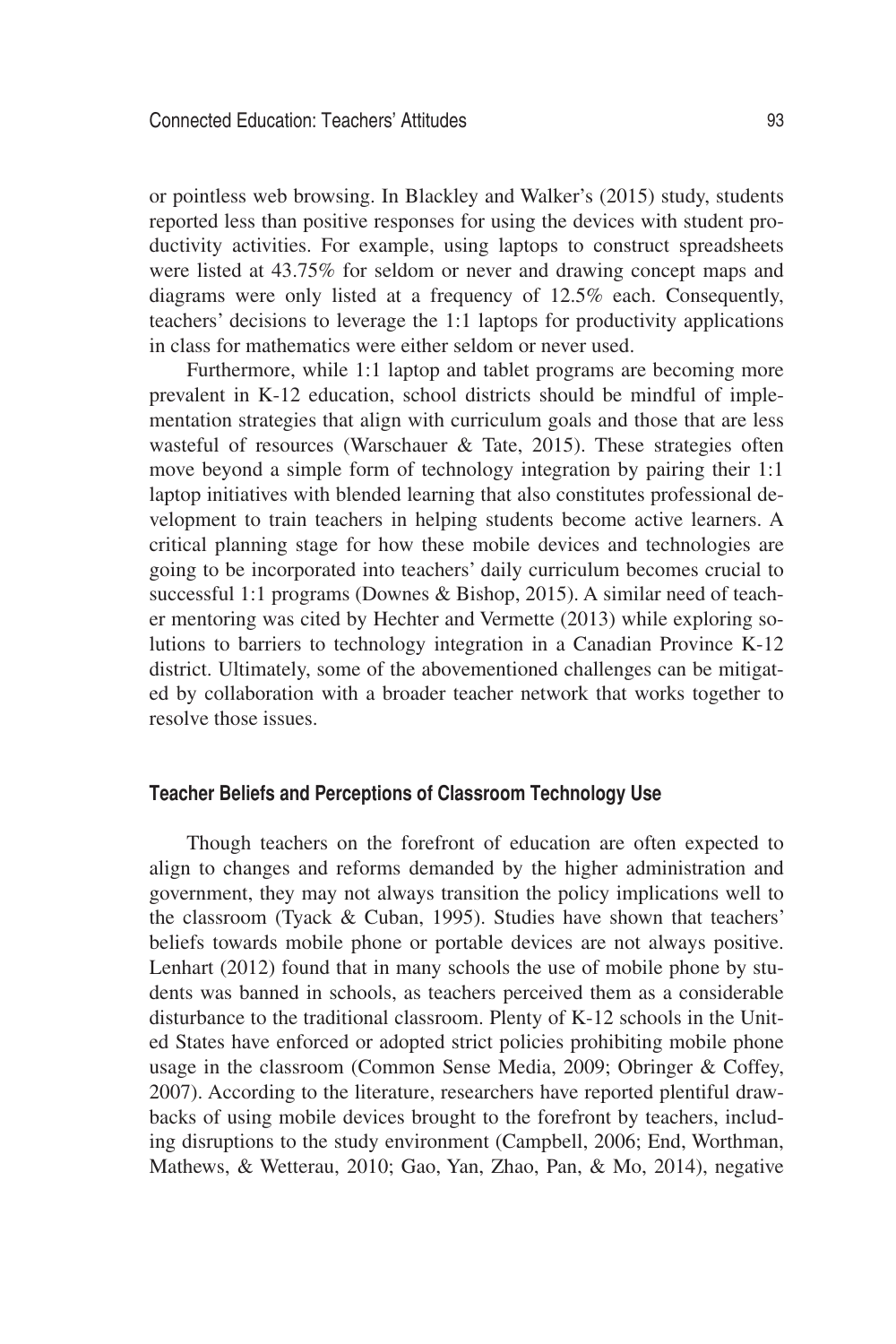impact on academic performance (End et al., 2010; Fox, Rosen, & Crawford, 2009), as well as cheating and academic dishonesty in tests and examinations (Campbell, 2006; Hurst, 2004; McAfee, 2012).

Research also showed that teachers have concerns over whether or not technology facilitates or hampers students' skill development. Bauerlein (2009) was adamant about adolescents' skill deficits and abilities for being productive, informed citizens. He attributed some deficits to youths' frequent immersion in mobile device screen-time by asserting that long hours of multi-tasking with text, visuals, and other digital media on a mobile device does not transfer well to their off-screen interaction. Greenfield (2015) also highlighted some of the characteristics related to digital technology use, such as screen addiction, and how the mind changes over time as a result of digital interaction. In a similar manner, Carr (2011) contended that continuous internet use conditions the brain to always want to connect to this medium and makes it difficult to concentrate on outside things, thus altering attention span. Computing devices and the internet puts information at your fingertips, which is beneficial in many instances, but seems to have presented challenges in the classroom for some teachers in this middle school setting.

## **Purpose of the Study**

Across multiple studies, research highlighted the pivotal role of teachers, as they represent the action-takers who implement and practice the use of the technological devices in the classroom on a daily basis (Bebell & O'Dwyer, 2010). Research evidence also exhibited that teacher perceptions and beliefs exert a tremendous impact on the implementation and success of 1:1 initiatives (Lane, 2003; Trimmel & Bachmann, 2004; Windschitl & Sahl, 2002). As Bebell and Kay (2010) stated, the importance of individual teachers cannot be overemphasized to determine the success or failure of 1:1 computing. In other words, students' engagement and learning experiences with technology "are largely dictated by their teachers" and "the onus of responsibility for implementation often falls to the teachers" (Shapley, Sheehan, Maloney, & Caranikas-Walker, 2010, p. 24).

Despite its importance, prior research documenting teacher beliefs and perceptions of 1:1 initiatives has been limited (Penuel, 2006). Though there have been studies attempting to understand how teaching beliefs and perceptions shape and influence teaching practices and behaviors (Ajzen & Madden, 1986; Ertmer et al., 2012; Ottenbreit-Leftwich, Glazewski, Newby,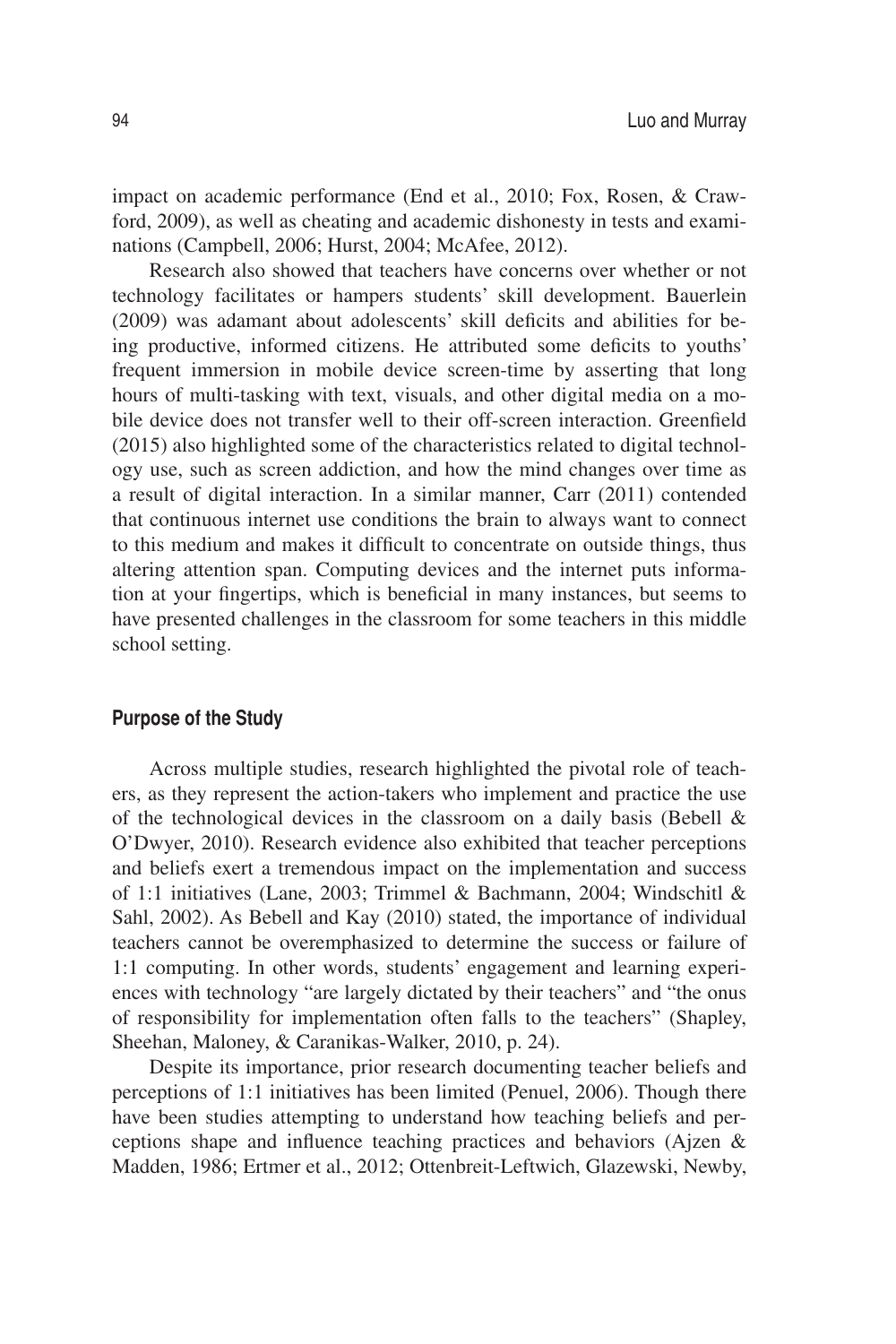& Ertmer, 2010), it is critical to further this investigation in the current context of 1:1 technology programs booming throughout the K-12 education arena, especially given the rapid change and transformation of today's technological advancement. Results of this study may also reveal possible obstacles that school districts and teachers may face when attempting to using 1:1 initiatives to facilitate the use of blended learning. The following questions were crafted to guide this study:

- 1. What are teachers' attitudes towards a middle school's 1:1 policy and students' frequent use of always-on and connected technology?
- 2. What concerns do teachers hold about middle school students' capabilities of using mobile devices and technologies in 1:1 environments?

#### **METHODS**

The research presented in this paper is part of a larger study using a transcendental phenomenological approach to examine teachers' experiences and beliefs about the 1:1 technology initiative at a middle school. This form of qualitative inquiry enabled flexibility in understanding how teachers made sense of the learning environment and students' use of connected technology, while also allowing a method for analyzing their meanings (Creswell, 2013; Moustakas, 1994).

#### **Participants and Context**

The inquiry took place in the United States at a suburban science, technology, engineering, and mathematics (STEM) middle school in a Midwestern state. The participants included five teachers of students from grades 5-8 and two facility administrators from the school (Table 1). Teaching experience of the participants spanned from four months to 20 years. The participants were intentionally selected through an internet-based survey, aiming to have a broad inclusion of teachers representing varying subject areas and experience levels.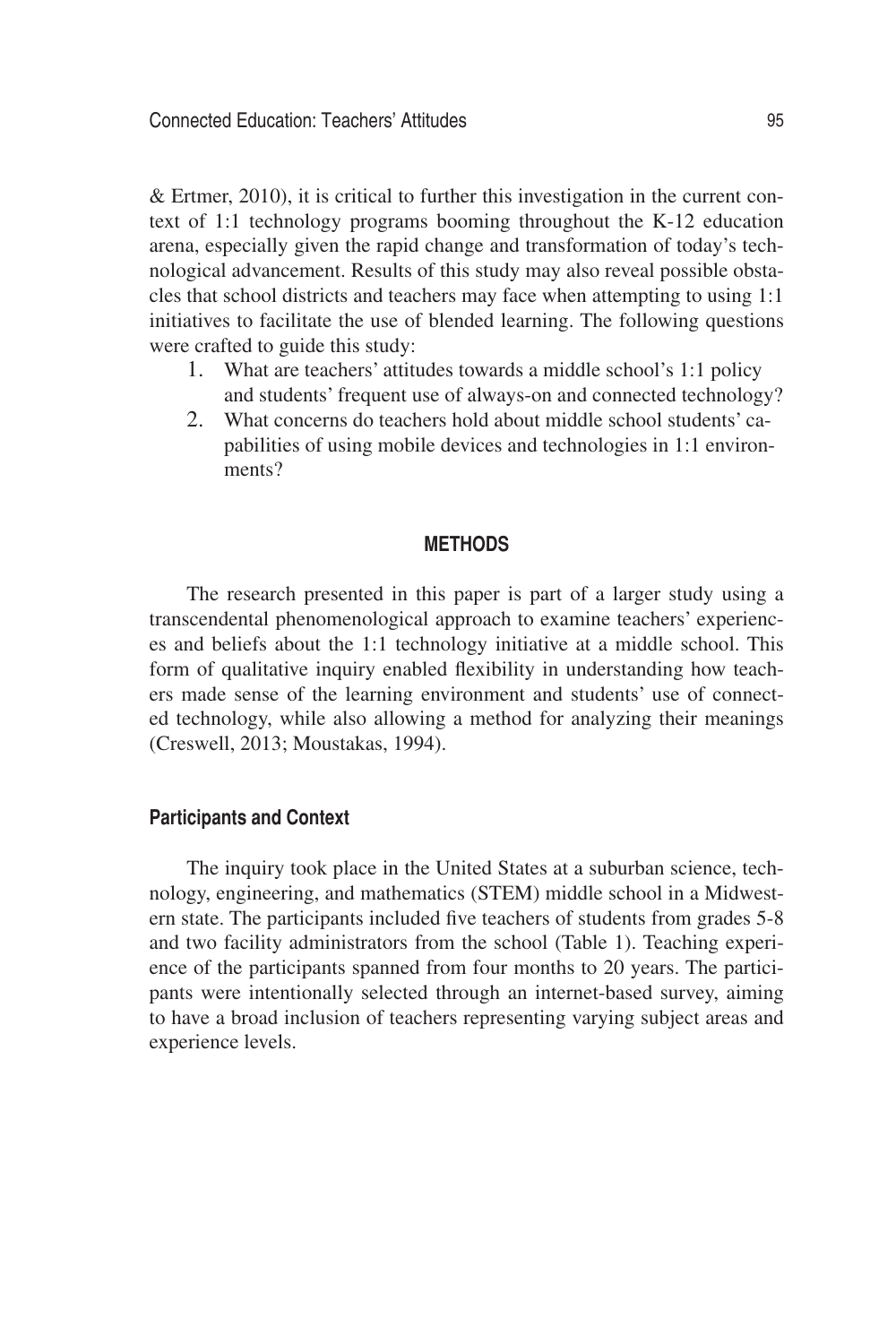| Participant | Pseudonym     | Role          | Years of<br>Experience | Subject Area                                              |
|-------------|---------------|---------------|------------------------|-----------------------------------------------------------|
|             | Mrs. Patton   | Teacher       | 9                      | Teach Grade 5-8, Math/Arts                                |
| 2           | Mr. Smith     | Teacher       | <1                     | 5-8 <sup>th</sup> Grade, Technology Core                  |
| 3           | Ms. Long      | Teacher       | $\overline{4}$         | $7th$ Grade, English                                      |
| 4           | Mr. Brooks    | Teacher       |                        | 6 <sup>th</sup> Grade, Science                            |
| 5           | Ms. Macy      | Teacher       |                        | 7 <sup>th</sup> Grade Humanities/Social<br><b>Studies</b> |
| 6           | Mr. Jefferson | Administrator | 20                     | English                                                   |
|             | Mrs. Ryans    | Administrator | 10                     | Math                                                      |

**Table 1** Overview of participants

The student enrollment at the school was approximately 630 from grades five to eight. Minority enrollment was about 50% of the entire student body, among which the majority were African Americans. About 50 licensed teachers worked at the school. Subjects taught in the school include mathematics, English, science, technology, and social studies. The school also offered specialized classes that have a STEM focus. For instance, classes on computer programming, robotics, the art of math, and design are also taught in the school.

The school became a STEM middle school within the past six years, after its initial operation as a traditional junior high school in the 1990s. The school's technology plan started with a Bring Your Own Devise (BYOD) environment, which allowed students to bring and use their own personal mobile technology devices such as smartphones, tablets, and iPods to connect to the school's wireless network. While the old BYOD plan leveraged student personal technology brought to the school, the new 1:1 Chromebook plan provided school-issued laptops to all of the middle school's students. The students were expected to keep and use the Chromebook during their entire time at the middle school and use it as a first option when accessing learning content in class. They were also allowed to bring their own computers if that was their preference. In such 1:1 environments, students were involved in various forms of blended learning where they could access learning materials and apps on their Chromebooks provided by teachers as well as have connectivity to a large creative learning space integrated with technologies such as a 3D printer, a laser cutter, CNC machine, and several student computer workstations. Those learning materials could also be again accessed and reviewed from home at the students' leisure.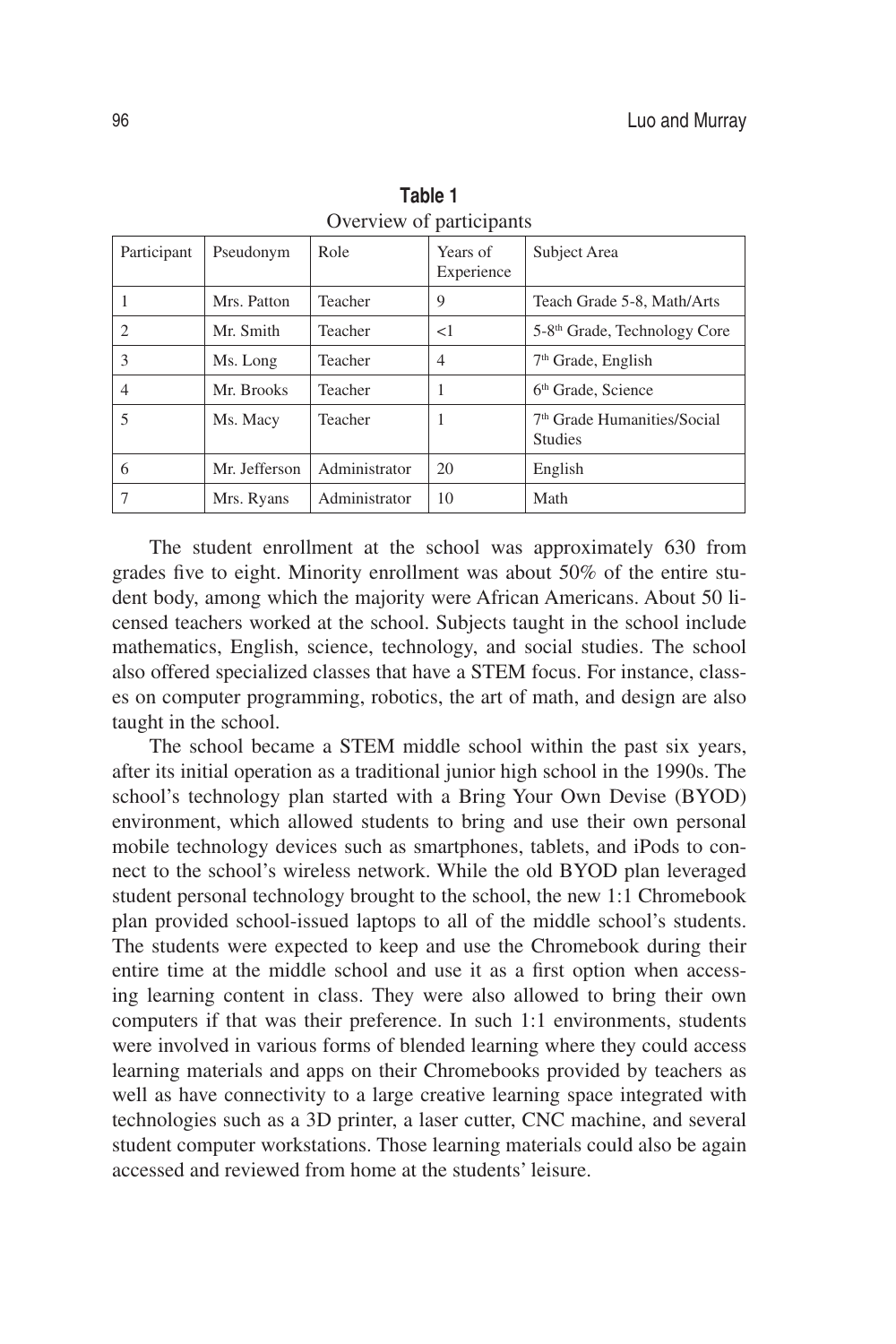#### **Data Collection and Analysis**

Following IRB approval, data was obtained through semi-structured interviews, classroom and lab observations, as well as a follow-up teacher interview survey. Research data was gathered following a four-step transcendental phenomenological process, including (a) epoche, (b) phenomenological reduction, (c) imaginative variation, and (d) synthesis of meanings and essences (Moustakas, 1994). Murray (2014) provides details regarding the data collection and analysis procedures. Hour-long, in-depth, semi-structured interviews with each participant were carried out, focusing on various topics related to technology integration in pedagogic practice. In the current study, we asked the participants to reflect on the following topics: (a) teachers' teaching style and/or strategy used within a connected environment, (b) students' learning patterns and behaviors observed in a connected environment, (c) teachers' ways or personal rules employed to manage the 1:1 classroom environment (d) the complexities inherent in an open 1:1 environment and how teachers cope with them, and (e) teachers' beliefs or philosophies about mobile technology's influence on middle school students.

We applied an open coding approach in the data analysis as it provides systematic means to develop codes and categories based on the data (Charmaz, 2006; Glaser & Strauss, 1967). The first round of data analysis began with placing participants' utterance in preliminary categories relative to the benefits, challenges, strategies, and beliefs that teachers had in the 1:1 learning environment (Table 2). The preliminary coding helped split our interview transcripts into smaller units, following a closer reading and constant cross-case comparisons analysis across each participant's response (Lincoln & Guba, 1985). Comparing each participant's response helped us identify similarities and differences, we consolidated the data and specifically looked for themes and patterns in each participant's responses related to (a) their attitude toward technology use in the classroom, and (b) concerns over how technology influences students' skill development in the 1:1 environment.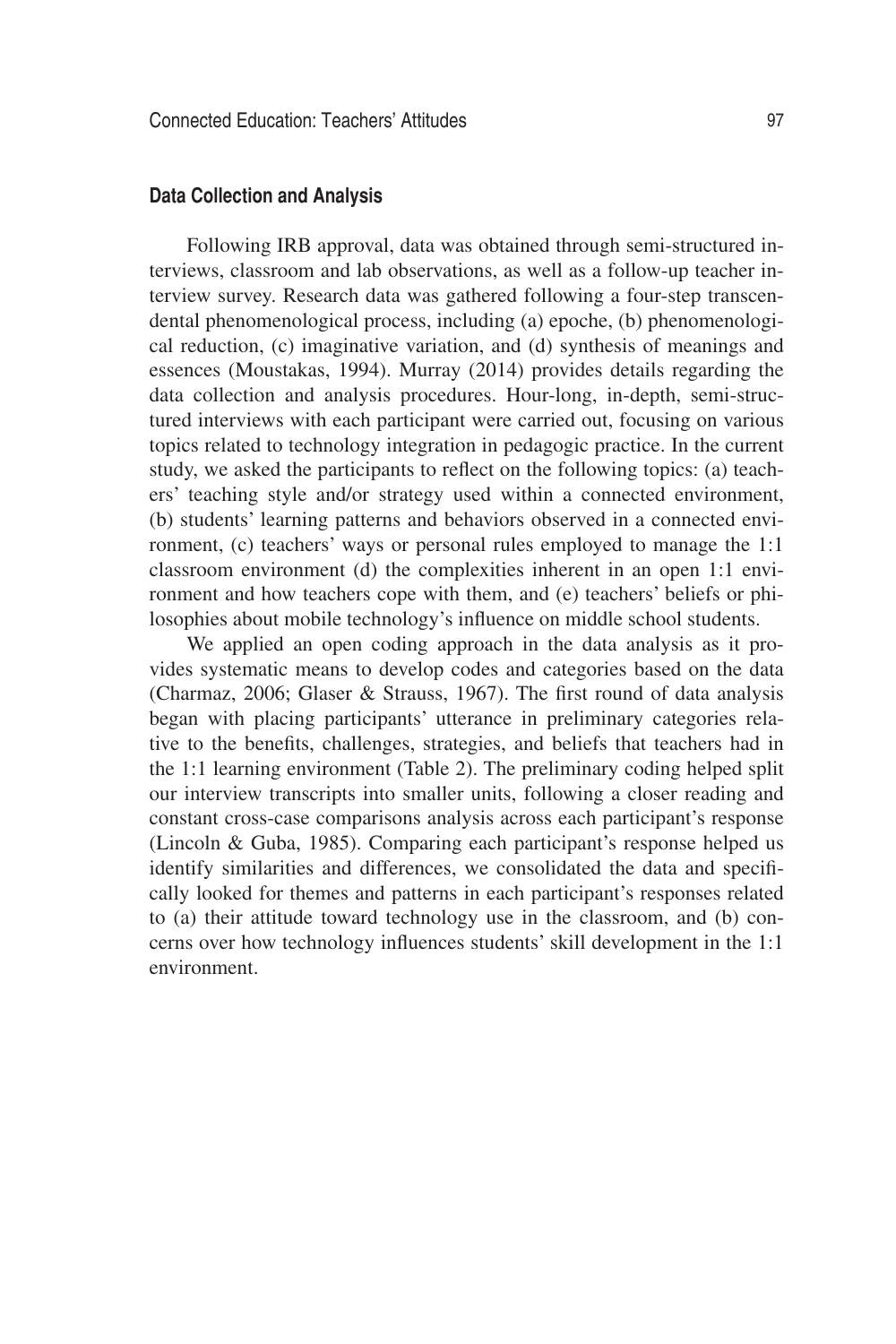| Initial categories to |                                                                                                                                                                                                                                                                                                                                                                                                                                                                                                                                                                                                                                                        |  |  |
|-----------------------|--------------------------------------------------------------------------------------------------------------------------------------------------------------------------------------------------------------------------------------------------------------------------------------------------------------------------------------------------------------------------------------------------------------------------------------------------------------------------------------------------------------------------------------------------------------------------------------------------------------------------------------------------------|--|--|
| gain meaning          | Excerpts from the teacher interviews                                                                                                                                                                                                                                                                                                                                                                                                                                                                                                                                                                                                                   |  |  |
| <b>Benefits</b>       | "By letting them bring their own devices, or by using devices in<br>your classroom, you free your classroom up to a much higher order<br>of thinking."<br>"You allow them to go out on their devices, you allow them to form<br>opinions themselves and giving them scaffolding. In the past teach-<br>ers were always the ones who had the information and they had to<br>convey the information."<br>"It can enrich the curriculum. It can definitely provide more op-<br>tions."<br>"I have a couple students that like to have their paper up on their<br>laptop and then actually Google search on their phone."                                  |  |  |
| Challenges            | "When the WIFI is down, Google is down. If a student's Chrome-<br>book is broken or lost, anything like that, it just kind of hinders<br>what we can do."<br>"They may want to bring up a discussion that's inappropriate<br>because they watched a YouTube video at lunch about it. Those are<br>things that are hard to manage, but they have to be done on a one-<br>on-one basis."<br>"It can also distract and it can also become a crutch, which is prob-<br>ably the worst negative."<br>"Keeping them focused on one assignment, or one project for any<br>extended period of time is a struggle because they are used to play-<br>ing games." |  |  |
| Strategies            | "I always have to make sure they know what the next step is so that<br>there isn't down time."<br>"I basically sit behind them and my chair is up higher so I can see<br>all of their screens. Especially for test and quizzes. That way I make<br>sure that even if they have that game app, or the game tab open, that<br>they don't switch back and forth. That they actually focus on that<br>one thing."<br>"Whenever it comes to grading or lesson planning or setting up<br>anything else, that's all on my laptop."                                                                                                                            |  |  |
| <b>Beliefs</b>        | "It ruins human interaction. These kids could literally sit at home<br>and never talk to a person. They could just text them, message<br>them."<br>"The schools that restrict this type of activity sucks."<br>"They should use it as a tool. Just like any other tool they use. A pen<br>is a tool. A pencil is a tool. There's a time and place for it."<br>"I think we as a society have chosen to make them dependent on it.<br>I don't like it, but I also understand some of it."<br>"Being a STEM school we just believe in technology."                                                                                                        |  |  |

**Table 2** Example of preliminary coding scheme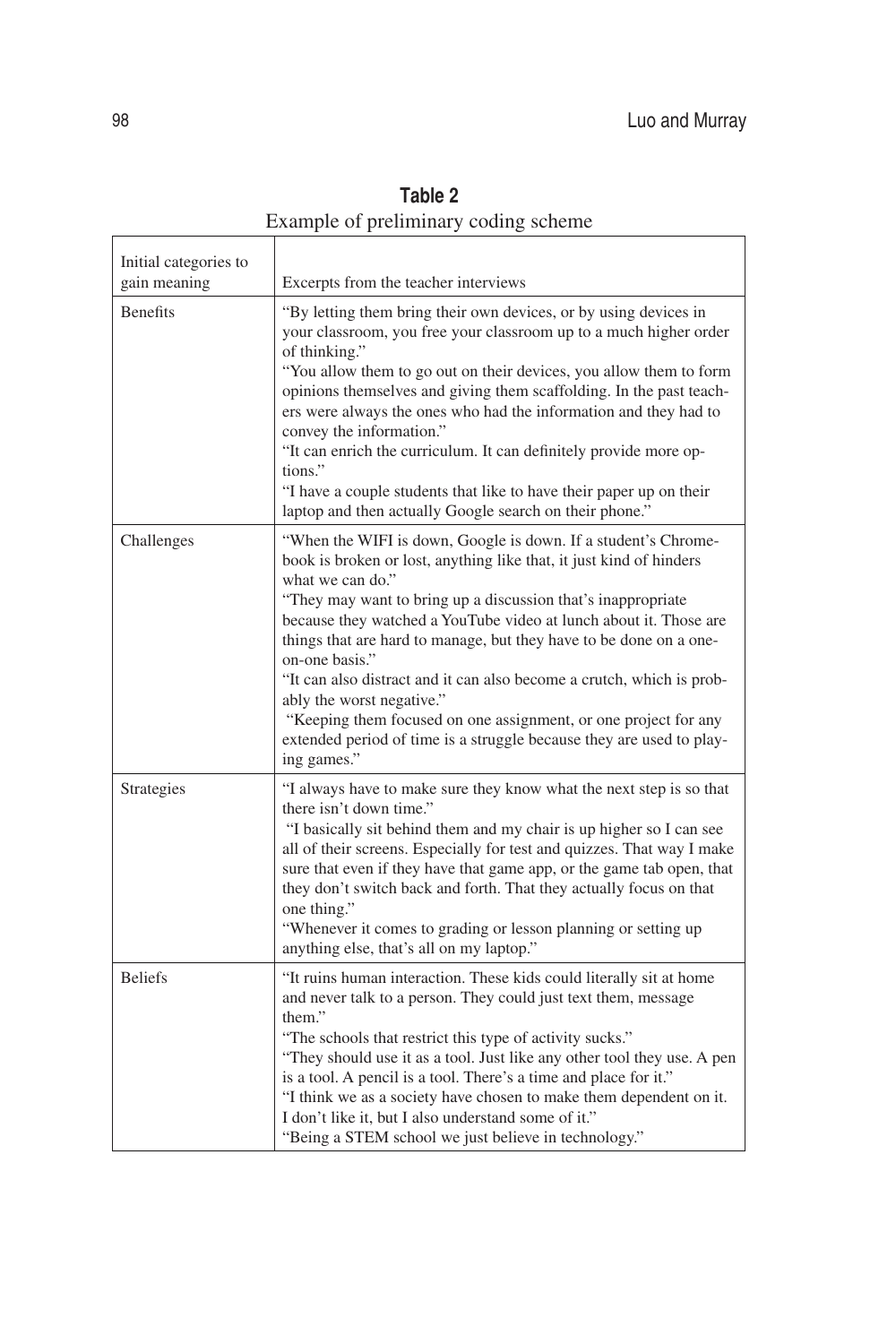#### **Limitations of Sampling and Data Collection**

We acknowledge that there are limitations pertaining to the design of this qualitative study. Focusing on a single group of teachers and administrators from one middle school binds everything within the context of one middle school environment and restricts us from making more general, cross-case claims. Second, we did not include the perceptions of the student population at the school that are using their personal always-on and connected technology on a daily basis. In an effort to align to a reasonable scope (Baxter & Jack, 2008), this study only included a single group of adult teachers and administrators. Additionally, data collection only spanned from two-weeks of on-site visits and observations with follow-up surveys. More meaningful data could have been collected if the duration was longer.

#### **Trustworthiness**

In order to enhance trustworthiness, validity, and credibility of the data, we employed triangulation as a primary validation strategy that involves gathering information from multiple sources using multiple methods for research (Patton, 2002). This also echoes that the final step used in the transcendental phenomenological approach was a synthesis of meanings and essences (Moustakas, 1994). In this study, we used data from semi-structured interviews, classroom and lab observations, and a follow-up teacher interview survey. Primary data from interviews was validated by researchers' field notes documented during classroom and lab observations. The researchers conducted four in-depth, in-class observations. In an effort to minimize classroom disturbances, each classroom observation was limited by the administration to a set time of no more than 30 minutes. The researcher was also given a pass to roam through the facility and observe outside of the classrooms. One of the administrators conducted an hour long detailed tour of the facility to give the researcher a look into the programs, labs, and technical infrastructure therein. The researcher also applied the concept of *reflexivity*, which speaks to the manner in which a researcher is conscious about the experiences they bring to a study (Creswell, 2013). Multiple data sources helped with ensuring transparency of researchers' own bias and assumptions; this ultimately increasing the credibility and trustworthiness of the study. Additionally, we provided a thick description allowing readers interested in making a transfer to reach their own conclusion about whether or not transfer is possible (Lincoln & Guba, 1985).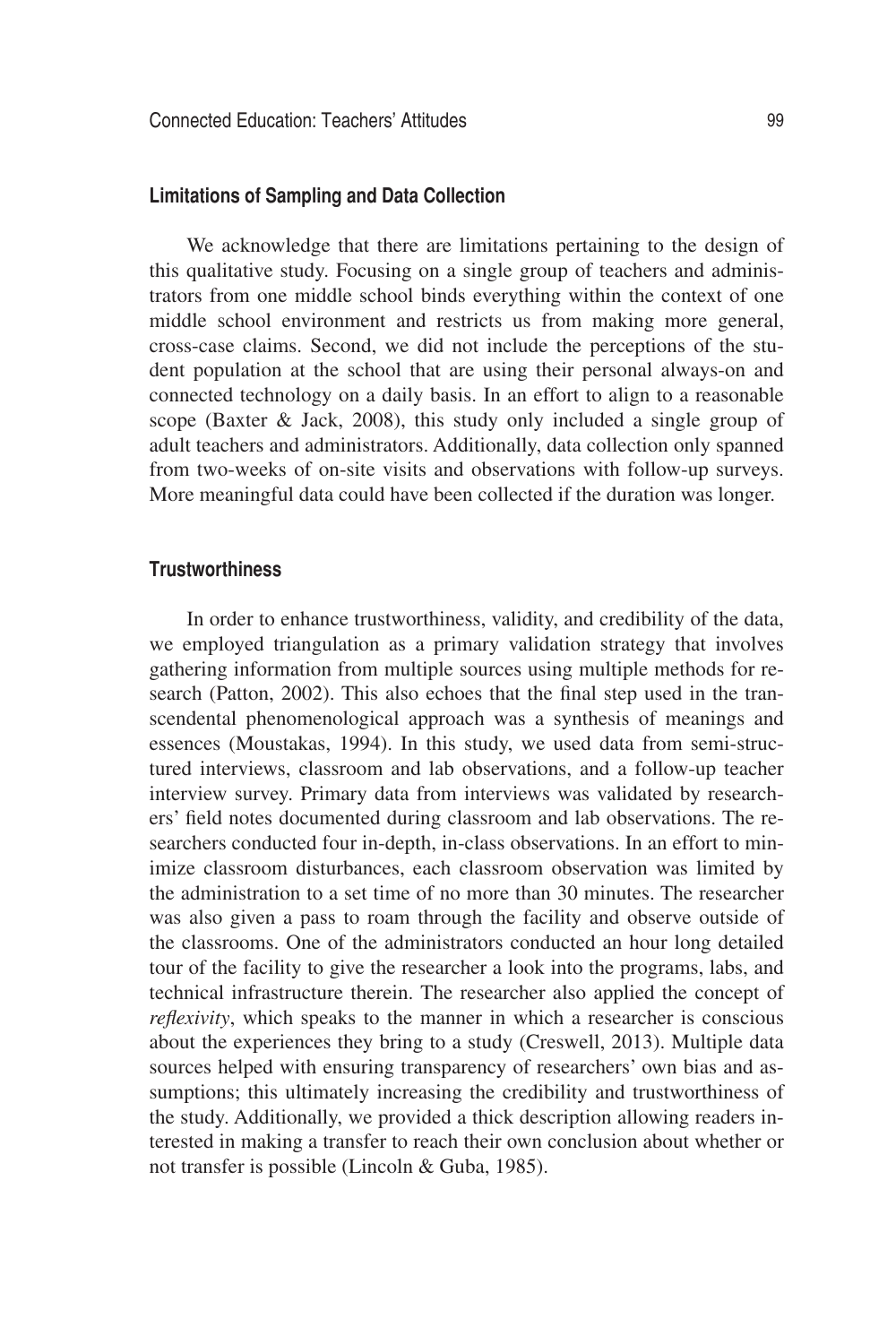#### **RESULTS**

In this section, we present the results of our data analysis regarding teachers' attitude of students' use on a daily basis as well as their concerns over the influence of technology in 1:1 environments.

# **Perception of the School's Acceptable Technology Use Policies**

Each teacher participant weighed in on their thoughts surrounding the middle school's acceptance of students' always-on and connected personal technology. Most participants were well aware of the importance of adopting an acceptable use policy in the 1:1 connected environment and believed that it was overall beneficial. They believed that the policy enabled students to bring in and use their personal, always-on and connected technology to support both teaching and learning. As Mrs. Macy commented, "I think it has enhanced learning, allowing them to have their own Chromebooks at all times." She realized the benefits of working in this type of environment and knows that placing a device in every student's hand affords some flexibility in the classroom. The fact that students were already familiar with using various always-on and connected technologies to perform multiple tasks wirelessly and simultaneously makes things easier. Mr. Brooks acknowledged the benefits gained from technology with everyone in the class being connected; this may give the teacher opportunities to dwell deeper into the subject matter. He stated, "I think it is amazing that students can get questions answered and research anything they want in only a few seconds." He also believed that the connected environment could enrich the curriculum and provide more options for educators to streamline their time usage.

Meanwhile, a few teachers held mixed feelings toward the always-on and connected environment. While acknowledging the benefits, Mr. Brooks asserted that it could lead to misconceived thoughts regarding the teacher's role and become dangerous. He argued, "While positive and useful, the integration of technology in education and in this environment has to be used correctly." Ms. Long, who teaches English, expressed positive feelings for a facility-wide acceptable use policy, but did not believe students should be exposed to technology all the time. When asked about her overall feelings related to the facility wide policy, she stated,

> I love them, but not 100% of the time...I don't think it's good for students to be stimulated 100% of the time and them looking at a computer all the time all day in their classes when their brains are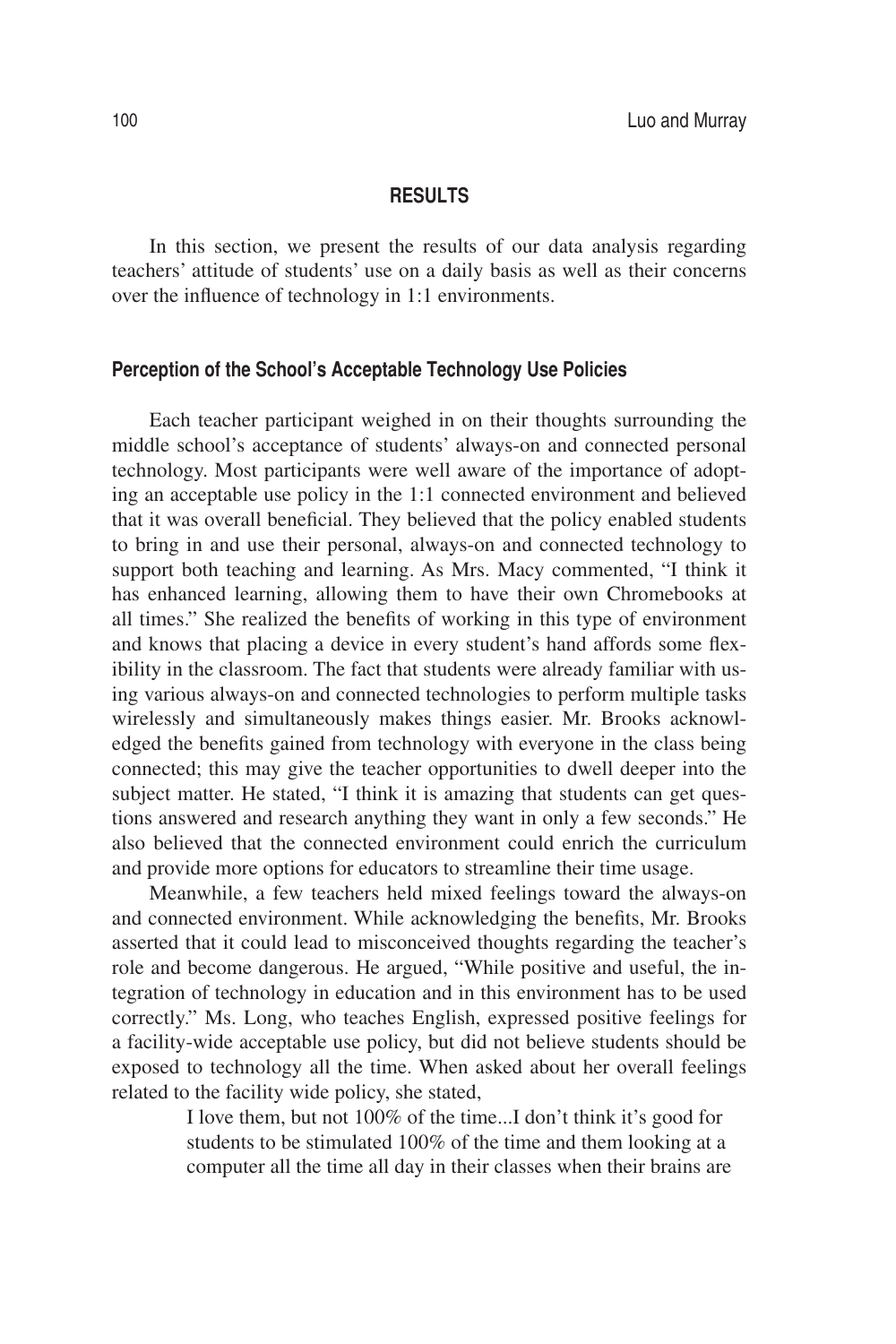developing as rapidly as they are. For certain things, absolutely, research papers, typing papers, looking up information, but if it's just a group activity, they don't always have to make a PowerPoint or whatever.

Mr. Smith expressed mixed feelings about the school's acceptable technology use policies and felt that student grade level and age maturity makes all the difference of whether or not they should be allowed to bring and use technology in class. He stated,

> I don't think any of them at this level, maybe at the eighth grade level. But fifth and sixth graders and everyone having their own laptop is just insane to me. … I definitely think that it is useful to a lot of students that may need visual hands on learning. There is benefits to technology and learning like this, but there are pros and cons. Overall I think there are more cons to it.

While Mr. Smith felt that there are more cons than pros related to students using always-on and connected technology in this connected environment, an observation of his class revealed that he did exhibit a passion for demonstrating techniques for online spreadsheet use and internet research with his students. He would also stream digital music from his laptop while the kids worked on projects, as a way to reward good behavior. To this end, it does demonstrate his willingness to support student learning with technology; but at the same time he holds to his beliefs that there are some disadvantages.

Generally speaking, aside from a few cautious affirmations of student technology use, the majority of teachers do feel that the middle school's technology policies are useful and beneficial to learning, therefore they embrace the use of 1:1 technology in the classroom.

# **Setting Boundaries for Ubiquitous Technology Use in Class**

In addition to seeing the pros and cons of ubiquitous technology use in the middle school, participants realized the importance of imposing boundaries to negate distractions via various approaches. As an example, Mrs. Macy set boundaries for students to use their Chromebook first, as the primary learning tool in class. Their personal technology is positioned as an alternative in class if their school-issued Chromebook experiences technical difficulties.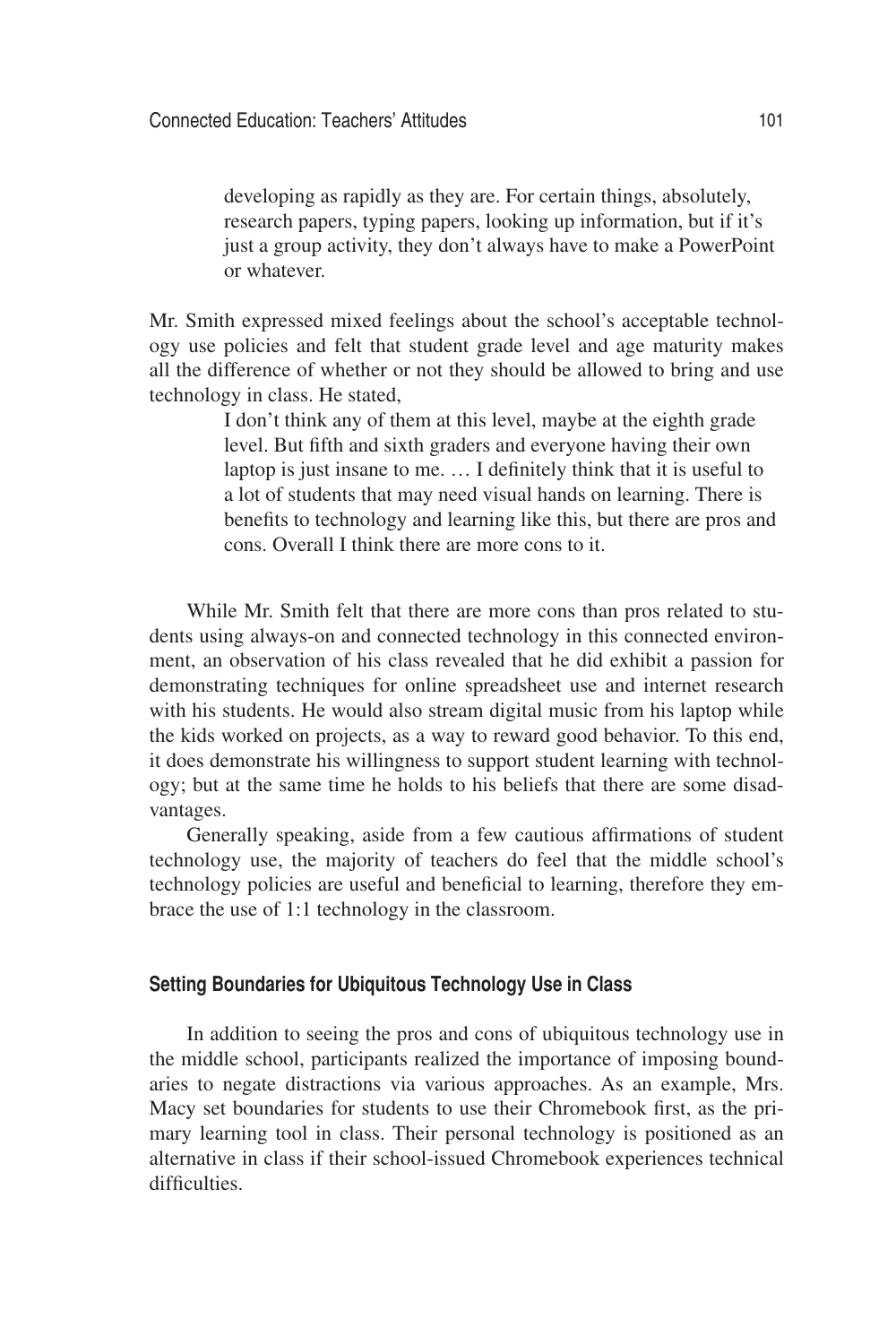Mrs. Macy understood that if permitted to use both simultaneously, students would become distracted with games or social media interaction. She commented, "I actually see that when we have them with their own devices, specifically cell phones, I think they are a little more distracted with cell phones." Because of this, she left other personal devices open only as alternatives to their Chromebook.

Mr. Smith, a technology teacher and avid user of multiple connected devices, was open to student use of technology, but urged teachers to refrain from letting students do what they want, when they want with personal connected technology. He asserted,

> It's manageable, you just have to execute it and carry it out in the right way. You can't let them do whatever they want. They can't think that if they don't have it they can't learn. It's like they are going to die if they don't have their phone, so if you can get them out of that mindset.

Mr. Smith understood that students often have an emotional attachment to their personal devices, but contended that just because students have access to always-on and connected technology, it does not exactly mean teachers should just let them do what they want with them. He also felt that while he has to be stern at times to set boundaries for technology use, students should also take personal responsibility to be productive and manage their technology use of their own accord.

Mr. Brooks shared a similar philosophy, arguing that he allowed always-on and connected technology, but students have to be responsible for managing themselves as well. Approximately 40-50% of his students may bring additional technology to class daily and while it may be difficult managing them all, they are expected to take part in policing their technology use. Mr. Brooks commented,

> I'm ok with it. I believe they can handle it. I always expect the very best from my students and I think they'll surprise you. Students are constantly surprising you. But I can manage it, we can manage it. They can do what's expected of them, but it takes time, because in this world, now where we are going, what's going on, they have to be able to manage it.

When observing Mr. Brooks  $6<sup>th</sup>$  grade science class, ubiquitous technology use by students was evident, as traditional hard-bound books were replaced with connected 1:1 laptops and a high percentage of the class had their own smartphone devices as well. Shortly after the researcher's arrival, the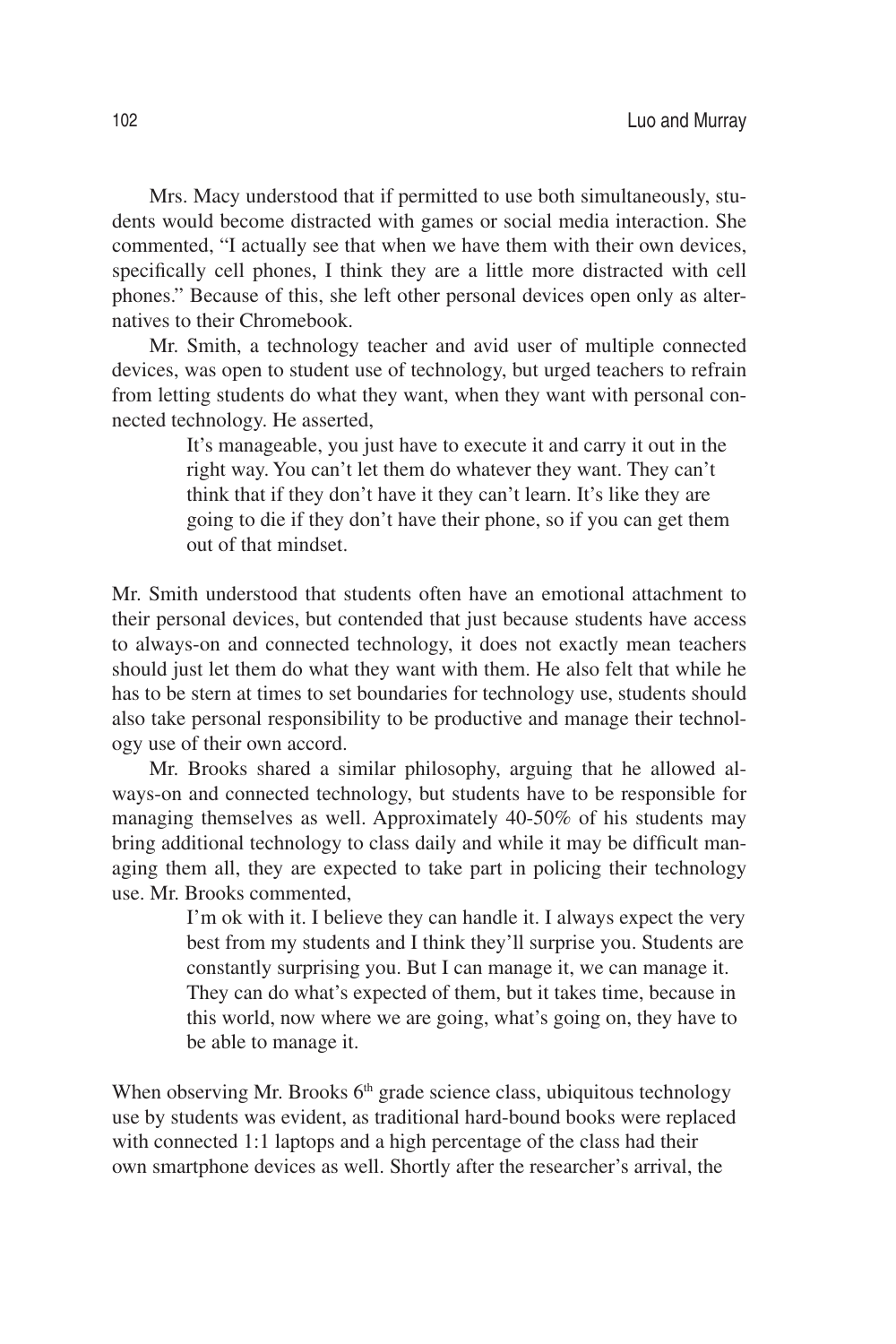students were instructed to put their games and personal phones away, then go into their online Google Classroom environment to engage in a learning activity. As Mr. Brooks presented an interactive plant growth simulation on the classroom smartboard, he would move about the room to make sure the students' laptops reflected the illustration on his screen. Then, he would set a synchronous questionnaire so they could chime in from their laptop. This engagement and monitoring technique was beneficial, as students' would have to pay attention to both his lecture and the interactive demonstration to answer questions properly. They also had to police their own use of personal technology and internet use to stay on task with the activity.

Furthermore, Mrs. Patton, an advocate for technology integration in teaching and learning, was open to students using always-on and connected technology in class, but maintained that they must be managed. She stated,

> Basically in my classroom when I'm mentoring other teachers I always tell them "set your line." So, if it's ok to have your technology out, that's fine, but tell your students, "If you have your technology out when it's not appropriate time to have your technology out, then yes, you are crossing that line and I will be happy to hold it for you." It does need to be managed.

Not only did Mrs. Patton manage the use of always-on and connected 1:1 laptops and student smartphones, she also monitored the appropriate use of other applied technologies in the creative lab space. For example, during a class visit students demonstrated the use of digital design software, 3D printing machines, and a variety of fabrication tools used for applied math and art activities. Mrs. Patton successfully balanced the role of teacher, technology manager, and monitor of student engagement. While she did support the 1:1 Chromebook use and advocated for always-on and connected technology use in class, she was cognizant of the ways in which technology can distract learning if not managed properly.

# **Teachers' Understanding of Middle School Students' Capabilities**

Participants overall expressed concerns over middle school students' capabilities for being "free agent learners" that would allow them to explore diverse topics of their choice, on their own with minimal guidance and support from an adult.

**Underdeveloped social skills**. This theme is a result of the participants' shared views on various ways in which always-on and connected student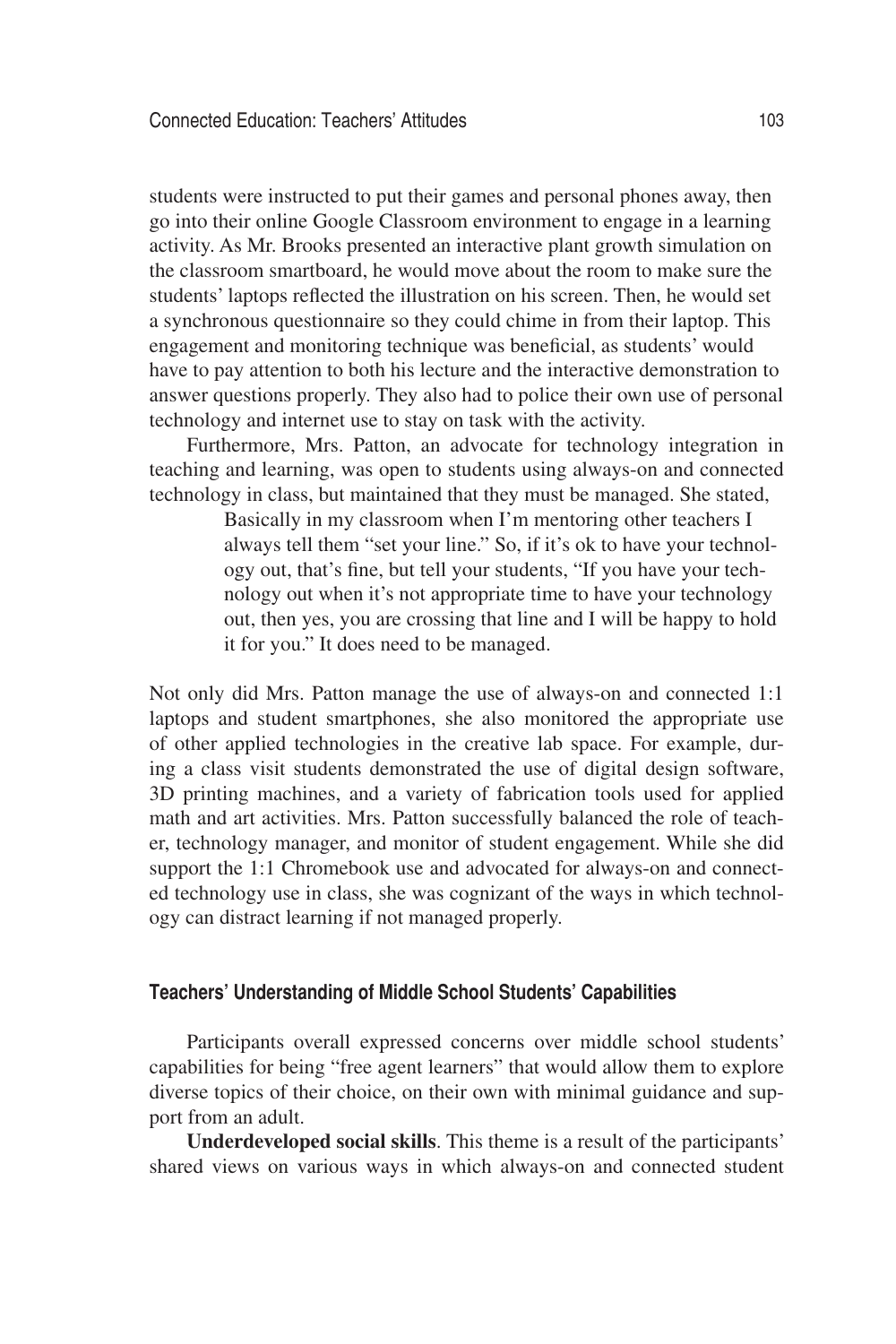technology affects the students' social skills. Participants believed that their students' social skills aren't being fully developed as a result of their frequent interaction with always-on and connected technology. For example, it has been observed that frequent technology use has contributed to difficulty having one-on-one communication without a device, an inability to communicate intelligently, and a lack of drive for overall human interaction. Mrs. Patton described the lack of social skills that is observed daily from her students and contends that it is a skill that she often has to teach. She stated,

> What I'm finding is that I am having to teach social skills. To be in sixth grade and not be able to have an intelligent conversation with somebody is a skill that is totally not in their skillset anymore. Many of them have not been taught how to agree to disagree and they instantly want to go to their media and "I want to post this and say this."

Teachers believed that as a result, students' ability to sit down and have a conversation with someone is somewhat diminished, because they are constantly interacting with their always-on and connected technology through texting and social media posts. Consequently, any social interaction that needs to happen outside of this is limited. For this, Mrs. Patton summarized, "that is a skill that I find I am having to teach, because of their devices."

Moreover, when discussing the manner in which always-on and connected technologies contributes to student abilities with Mr. Smith, he bluntly stated that, "It ruins human interaction. These kids could literally sit at home and never talk to a person. They could just text them, message them. You would never have to see any one. Some of these kids are impaired with their reading and social skills because they don't use them."

Mr. Smith's argument was similar to that of Mrs. Patton, who also recognized that student social skills and human interaction are displaying areas of concern. He added that this dependency on personal always-on and connected technology at the middle school level may affect them later on in high school and beyond stating, "I think it will start to affect them once they get pass [past] the high school level and have to go to job interviews and have to stand in front of the man and have to answer questions." Mr. Smith gave a critical view of how vulnerable students are at the middle school level and warned that lack of social skill development with his students could be detrimental to future career opportunities since they are so reliant on technology. His concern of social skill development and technology reliance was understandable after observing class change and lunch hour. At those instances, there was noticeable student fixation on personal technology use,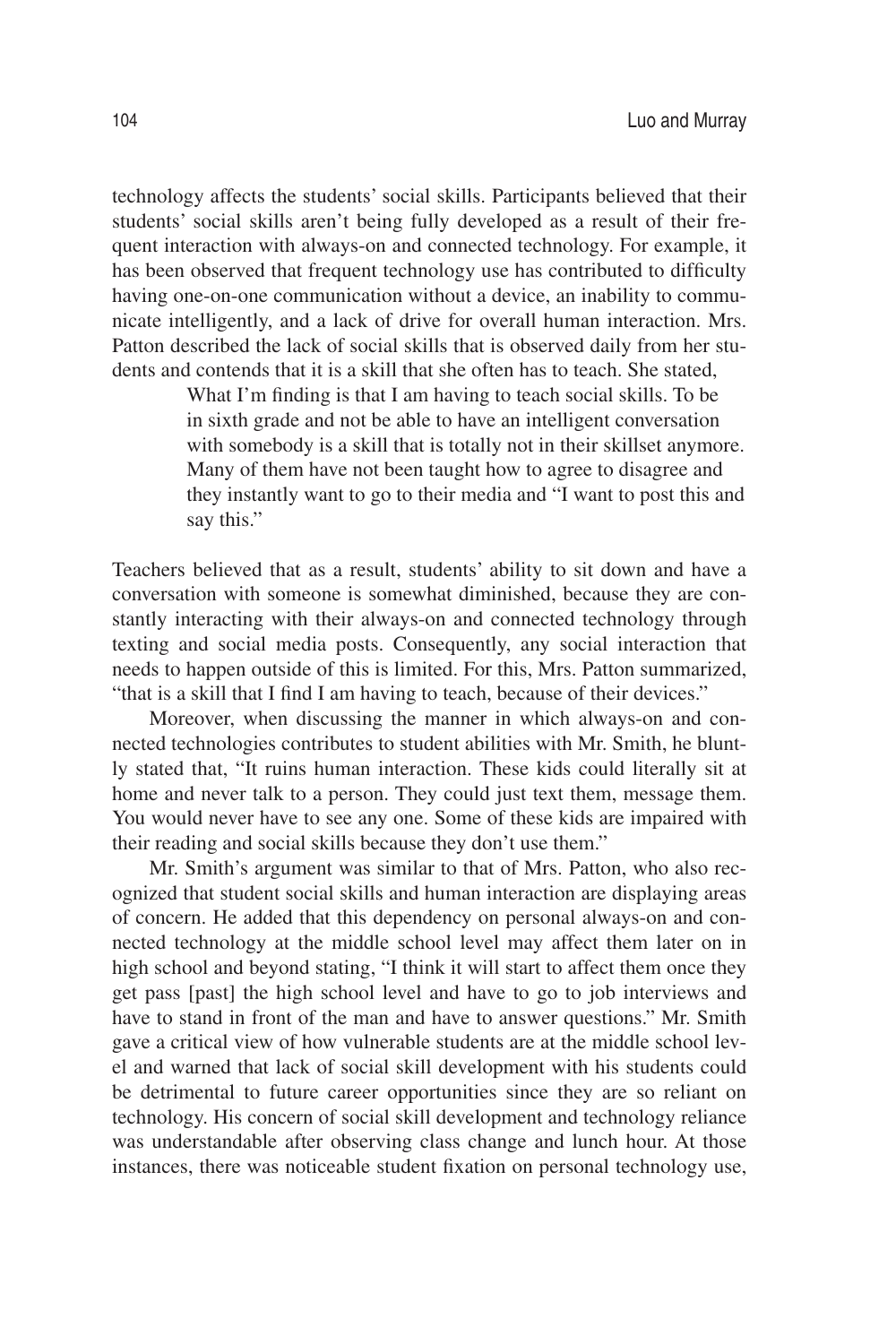favoring it over one-on-one, face-to-face human interaction.

Similarly, Mrs. Macy equated students' frequent use of technology as "having the world in your hands." If a student wanted to know the name of a song on the radio, they wouldn't be required to talk to anyone because simply pushing a button on your device will find the answer.

Mr. Brooks described what he has found to be inadequate human interaction skills, but attributed students diminishing skills to the times in which we live, where being intellectual is not always favored, but having the latest technology is. Mr. Brooks discussed what he perceived to be underdeveloped social skills when students' are communicating face-to-face. He noticed that students appear to be more comfortable typing their opinions in their devices then they are having an actual human interaction. He mentioned that it is somewhat commonplace for a student to talk to you with their head down, as if they are texting someone. He added,

> I find it disturbing that they have a hard time talking to me face-toface. So if I have a student or a few students stay after class for this thing or the other, they have a hard time forming sentences sometimes, because they don't know how to say it out loud. I feel like sometimes they're afraid of their own voice and we live in a society where we want to enhance the voice that young people have. When I say voice, I mean their ability to change modern culture. They're afraid to speak on what they believe. It's so much easier to type and to say to one person and actually hear yourself say it.

Finally, each participant's perception of technology and student interaction elicited a consequential meaning to what has occurred due to students' frequent interaction with their always-on and connected devices. Participants believe that rather it be a one-on-one conversation or some form of intelligent conversation, student capabilities are lacking outside of what their technology can support. This was also reflected in a few of the classroom and other facility observations, as students seemed to be fixated to their connected screen devices, choosing this medium over one-on-one peer interaction.

**Research and writing skills.** Participants showed concerns with students' research and writing skills as a possible result of over-dependency on technology and the internet. Mr. Brooks expressed his frustrations with their research and problem solving skills. He described that students would equate research with using Google to answer everything, providing answers that are well beyond their knowledge level. To address this, Mr. Brooks will ask them "where did Google get it from?" He further elaborated,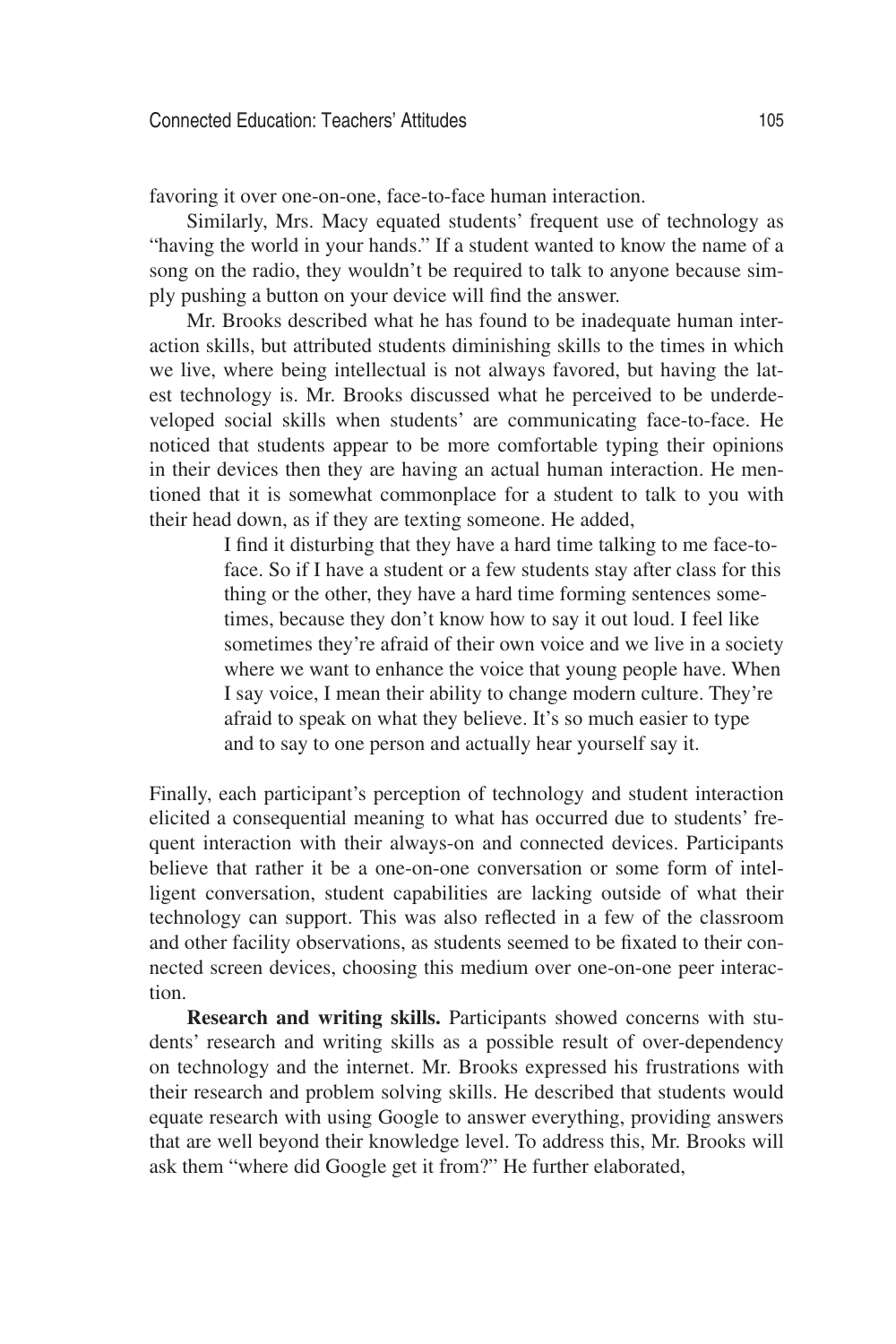Right now, in their mind, to solve a problem, they have to Google it. Well, that's not always going to be true. It kind of stifles creativity and the whole thing about this STEM school and the idea of education is to create creative innovators that will be able to literally change the world as we perceive it.

On the other hand, Ms. Long's frustration was caused by students' inability to spell and write properly. She stated, "I think that the biggest problem that I have seen is they do not know how to spell. If they don't have spell check, they are completely lost." She believed that when students are not on their devices their writing and spelling skills are not as strong as they should be at their respective middle school level. Over-reliance on the devices also leads to even more severe issues. As she stated,

> Yes, it also leads to plagiarism, which is one of the biggest things I'm working on right now before they do their research paper. They think that because they find it on a website, then it's right. They don't know how to, like when I was in high school the teachers were like "don't use Wikipedia". That's not, anyone can change it. Now it's almost an acceptable site to use.

To combat this behavior, Ms. Long typically presented good and bad examples of researched content so that students could gain a better perspective, but this was sometimes met with difficulty. She stated, "The hardest part is getting them to read the entirety of the website." Sometimes students would only read a few sentences and go with the answer. Likewise, Mrs. Macy described some of the same behaviors from her students when engaging in research via their always-on and connected technology. Similarly, Mr. Smith had experienced this with his students and discussed students' conditioned behavior of frequently using their technology to take shortcuts. He stated,

> Time is money to them. The less time that they are doing schoolwork, the more time that they are having fun. They are always going to take the shorter route. Then you have access to this stuff, it's just going to be 10 times faster than going into a library, encyclopedia, or any kind of resource that's not electronic. It's just going to take longer.

Further, Mrs. Patton articulated that it is a challenge getting students to understand that there is a process that they must go through to obtain accurate information. She stated that they have been taught how to obtain information correctly and that the answer is not always immediate, but still seek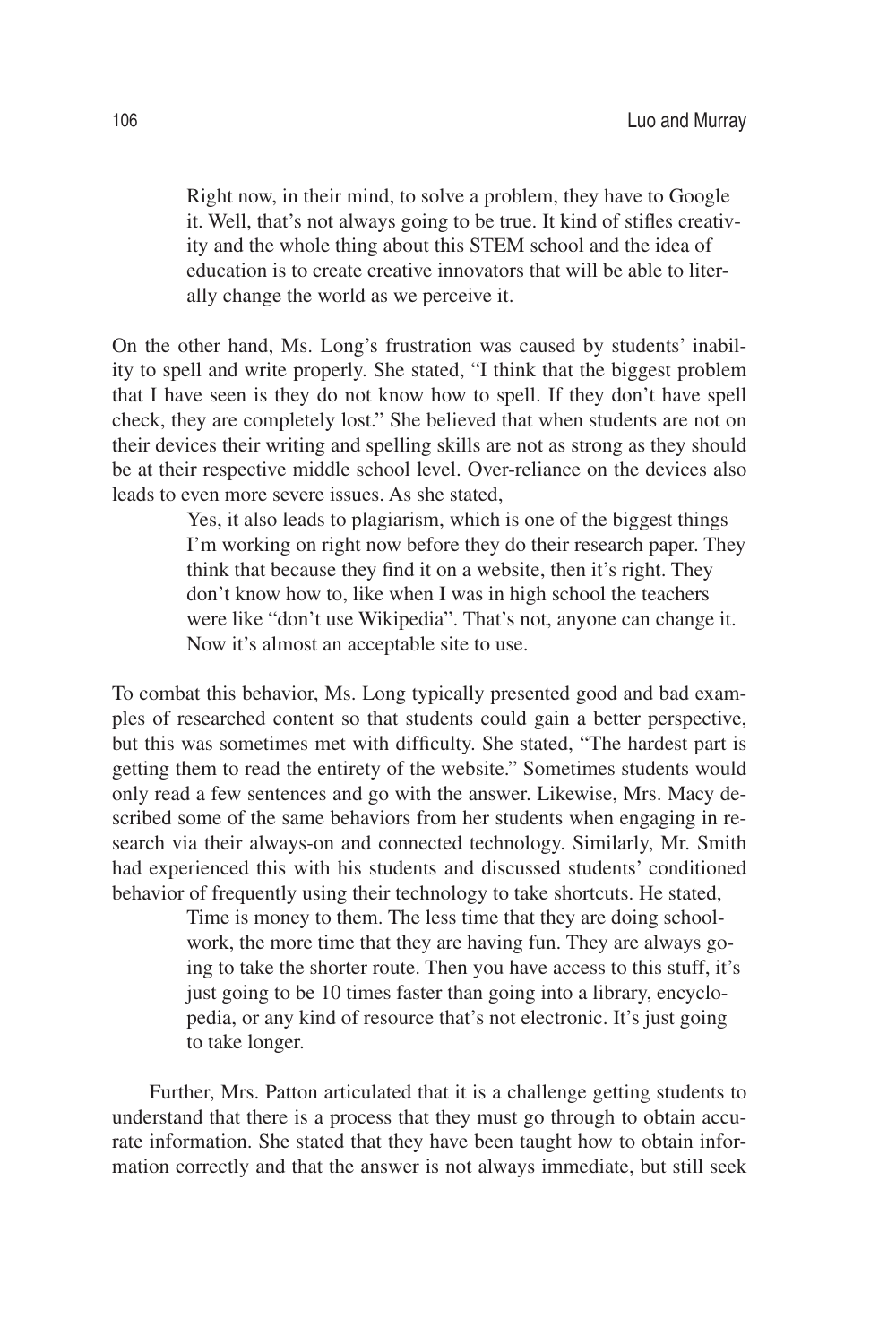the fastest route to completion. The amount of information they can access via their connected technology puts them in a rush and they do not follow an adequate process that leads them to accurate results. She further stated,

> I think it's how they sooth themselves and I don't know that that is good or bad. But I do know that there are other things that are lacking because of it. But who's to say that that won't be a more useful skill in the future. We can't predict that.

In brief, the participants revealed various behaviors demonstrated by students when completing class assignments involving research and writing. The teachers discussed students' reliance on their connected technologies and the internet to support research and writing activities, but desires for immediate answers often resulted in inaccurate responses.

**Minimal capabilities for self-directed learning.** Participants all shared concerns related to middle school students' cognitive abilities to guide their own learning and development. Four out of the five teacher participants did not believe that middle school students were capable of guiding their own learning in an efficient and productive manner without support. For example, Ms. Macy felt that at this age level most students are still developing these characteristics and have yet found that subject that they are fully passionate about. She stated,

> At this age level I would say that it is developing. It's not impossible, but it's certainly not at a mastery level for them to be self-guided completely at this young age where their adolescents is…At this point of life, some of them, I can't speak for all of them, they don't have the drive of, I want to learn about this subject, I want to excel. It's kind of like, alright I want to make it to eighth grade... So it would be hard for them to put their heart into self-motivating.

Likewise, Mrs. Long believed that a small percentage of students in this school could achieve a certain level of self-direction. She thought that although students' technologies are capable of supporting them by making content accessible anyplace and anytime, at this age they are still developing constructive ideas about correct and incorrect information. Ms. Long shared,

> The biggest problem with that is if they find wrong information, they don't know that it's wrong if it's only self-directed. And also, as far as teaching there are certain standards that you have to hit. So I might say you need to research the main idea or something like that. They may think in their head that the main idea is something different. Or half listen to the directions and go and try to learn it themselves and they don't know what's going on.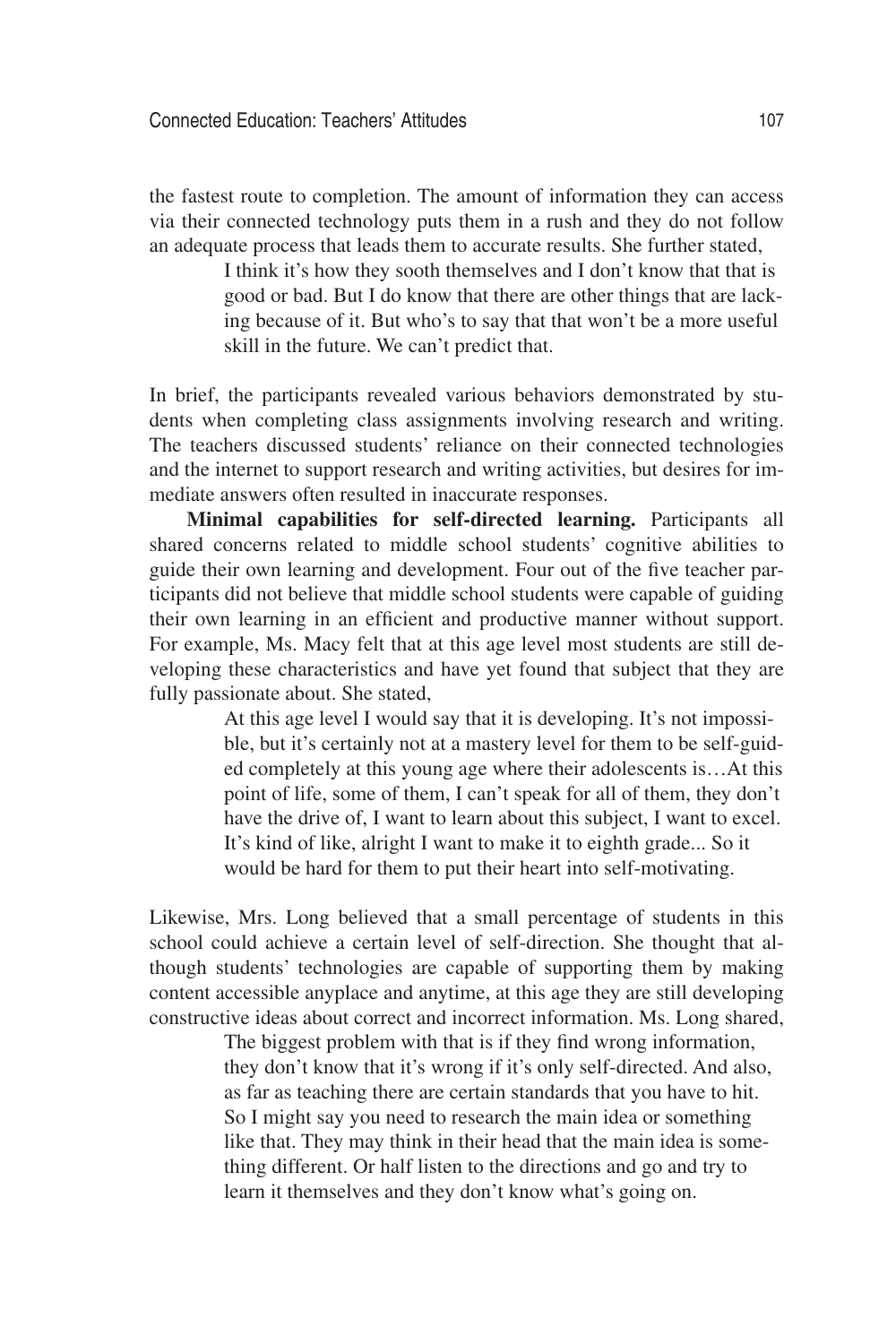Due to the minimal capability to perform self-directed learning activities, many participants stated the important role of teachers in providing guidance. Mr. Smith suggested that students should be directed by someone to keep them on the right track because students at this level may become distracted by their connected devices. He suggested, "There should be someone that they are following that knows more, at least someone to tell then when they are wrong". Agreeably, Ms. Macy argued that the presence of an adult keeps students aligned to what they are supposed to be doing. She stated, "I think at this point yes, it should be facilitated by a teacher. Only because of the distractions that the internet provides on cell phones and that their device provides. There has to be some kind of monitoring." Likewise, Mrs. Patton felt that middle school students' are still forming core ideas and all will not have gained the skills for self-directed learning yet. Similarly with her colleagues, she recognized students need teacher guidance.

One participant, Mr. Brooks, expressed more optimism toward students' ability, but he also highlighted the role of teacher guidance, as students in this age group still will not be able to totally elude the support of the teacher to embrace the full role of a free-agent learner. As Mr. Brooks stated, "Yes, children, students, they have the ability. They'll surprise you every time, but you have to take great care to scaffold that type of understanding. If you just throw it at them, you are going to be running into a brick wall."

## **DISCUSSION**

Our findings revealed that the majority of teachers had a positive outlook and were open to using always-on and connected technology to support teaching and learning in the classroom as they have been exploring various means of blended learning in the 1:1 middle school classroom. Teachers discussed the possibilities of embracing and leveraging Chromebooks for content delivery, student engagement, and to access internet-based resources for learning. Meanwhile, several teachers raised concerns over the downsides of students' immersion in an always-on and connected technology environment. They did not believe students should be fully exposed to technology 100% of the time at this age and it is incommensurate with their cognitive development. Consequently, teachers discussed varying approaches they employed and observed in order to mitigate the potentially negative influence of devices and technologies in the 1:1 blended learning environment. To reach the expected educational goals in such environments, they placed a critical emphasis on setting boundaries in the classroom when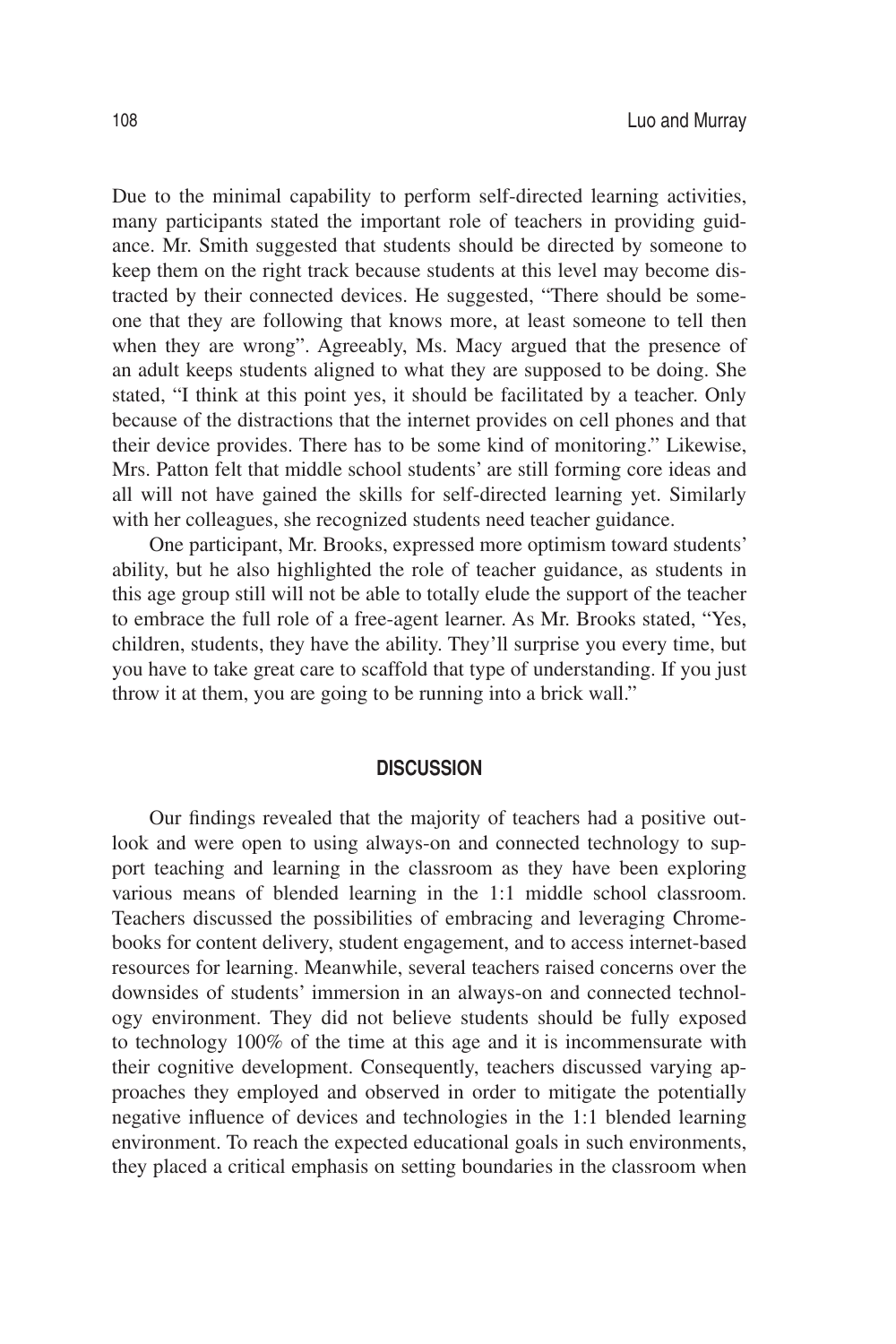managing students' behaviors related to using always-on and connected technology. We believe these results regarding teachers' attitudes are largely consistent with prior literature, highlighting both benefits and drawbacks of the 1:1 environment and students' technology use in the classroom as perceived by teachers (Blackley & Walker, 2015; Broussard et al., 2014; Gao et al., 2014; Sauers & McLeod, 2012; Tallvid et al., 2015).

Overall, teachers and administrators in this study showed grave concerns over middle school students' capabilities of acting as self-directed and self-motivated learners with the support of their always-on and connected technology. According to national research findings, it was reported that today's K-12 students were adamant about being free agent learners who were able to take control of their education through self-directed technology-based methods, using mobile devices and social media tools to find the information they want to know to support their own personal development (Project Tomorrow, 2010). Though the concept of *free-agent learners* is appealing, obviously teachers in this study were more pessimistic about their students' capabilities for self-guided learning by means of always-on and connected technology. Teachers' reflections on their students' behaviors and habits observed from their classroom activities showed that the development of their research, writing, and metacognitive skills may be at risk if used improperly. Particularly, students' interconnectedness and desire to gain answers immediately induces behaviors of academic dishonesty, lackluster problem-solving skills, and limited writing skills that teachers either have to un-teach or constantly monitor. Such beliefs were congruent with findings and implications among previous studies (Bauerlein, 2009; Carr, 2011; Greenfield, 2015). Additionally, this finding also implies potential obstacles that teachers will face when using 1:1 initiatives to support blended learning. Since blended learning requires some student control over their learning time, place, pace, and path, working with students who have underdeveloped self-directed learning skills would mandate additional teacher guidance and scaffolding to accommodate the students' level of self guidance.

After all, teacher beliefs and attitudes are complex constructs influenced by various internal and external factors including their personal, fundamental belief and self-efficacy towards technology, as well as the training and professional development they received as part of their own experiences (Ertmer et al., 2012; Sauer & McLeo, 2017). It is interesting that although teachers showed serious concerns of student skill development, most teachers expressed favorable views of the school's 1:1 initiative. Context is another factor that needs to be taken into consideration when interpreting findings of the study. Contextual and structural factors such as the school's de-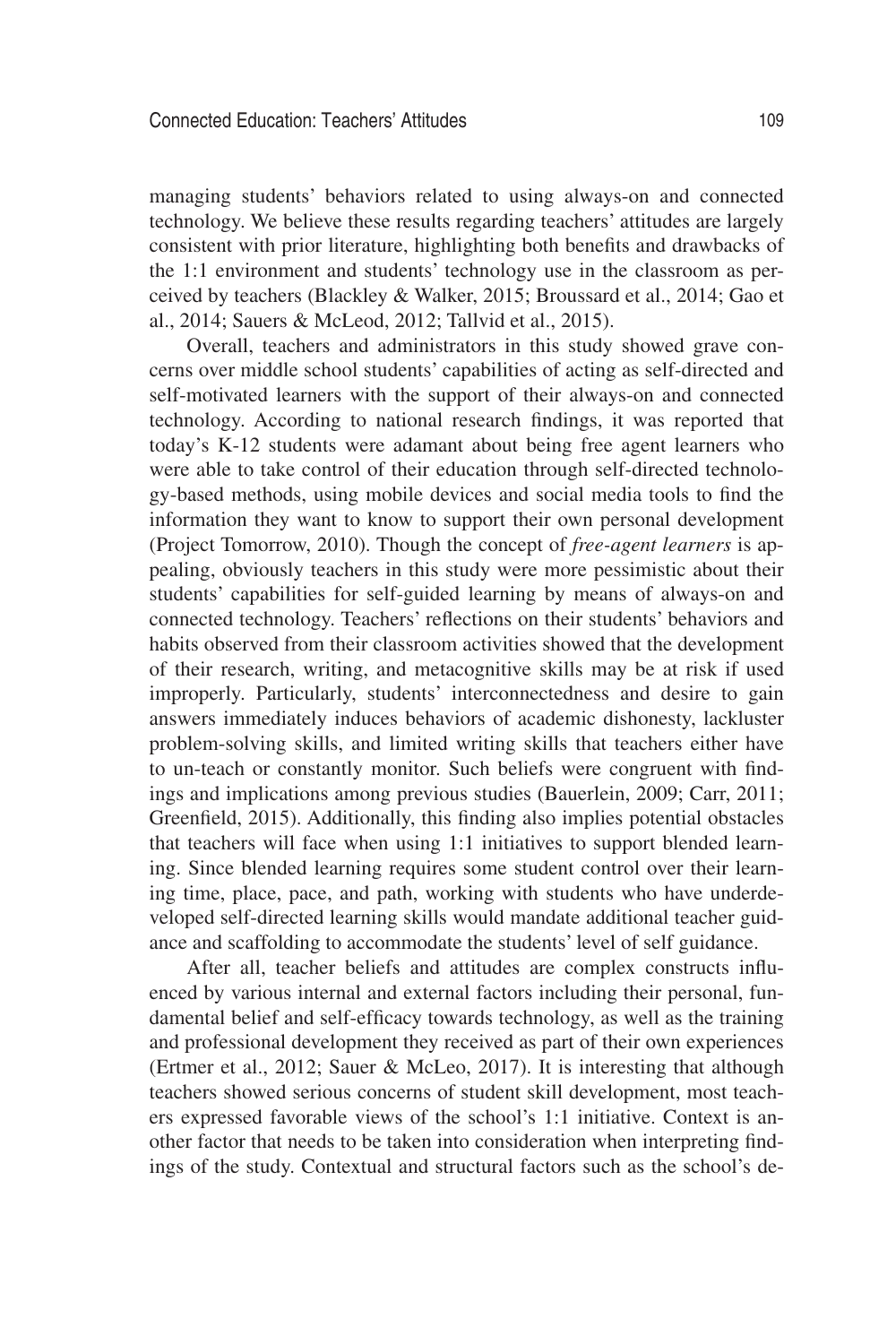mographics, cultural and territorial characteristics can also influence teachers' attitudes towards technology (Meelissen & Drent, 2008; Wastiau et al., 2013). Views of the teachers in this particular school can hardly represent another school that has a different student makeup and demographic range. In order to modify teachers' beliefs, more training and professional development needs to be in place in addition to attending to the contextual and environmental constraints as fundamental changes do not occur rapidly or automatically.

#### **CONCLUSION**

Outcomes from this study provide additional evidence for the current literature base and offer insights to improve practice with regard to 1:1 initiatives as a way to promote online and blended learning at the secondary level. The study provides a snapshot of a middle school's 1:1 implementation and reports on teachers' views toward this implementation. The study concludes that teachers typically embraced student use of school issued connected technology as well as personal, connected mobile devices in a 1:1 environment. However, teachers were cognizant of the potential drawbacks, implementing differing strategies to balance the use of such devices for productive classroom learning versus student engagement of personal noncourse related activity via their devices. Teachers' mixed attitudes seen in this study is consistent with findings in prior literature. Our findings also reemphasize the pivotal role of teacher guidance in any type of 1:1 initiatives or blended learning environments. Without teachers' instructional guidance and support, middle school students are likely to indulge in non-academic activities due to their inability to engage in self-directed and self-motivated learning. The challenges presented in this research reveal what middle school teachers and other educational stakeholders may face when planning a curriculum and instruction for connected digital age learners.

Outcomes from this study help to identify several areas of future research. We believe that further research is needed in this area as digital technologies and devices continually change, bringing new challenges for teachers and school administrators aiming to incorporate such technological advancement into pedagogy and their curriculum. In addition to examining teacher beliefs, we encourage future researchers to delve into teacher practices and student reaction regarding the use of always-on and connected technologies in a 1:1 environment. Finding instruments and parameters to measure the success of 1:1 continues to pose a challenge due to the multi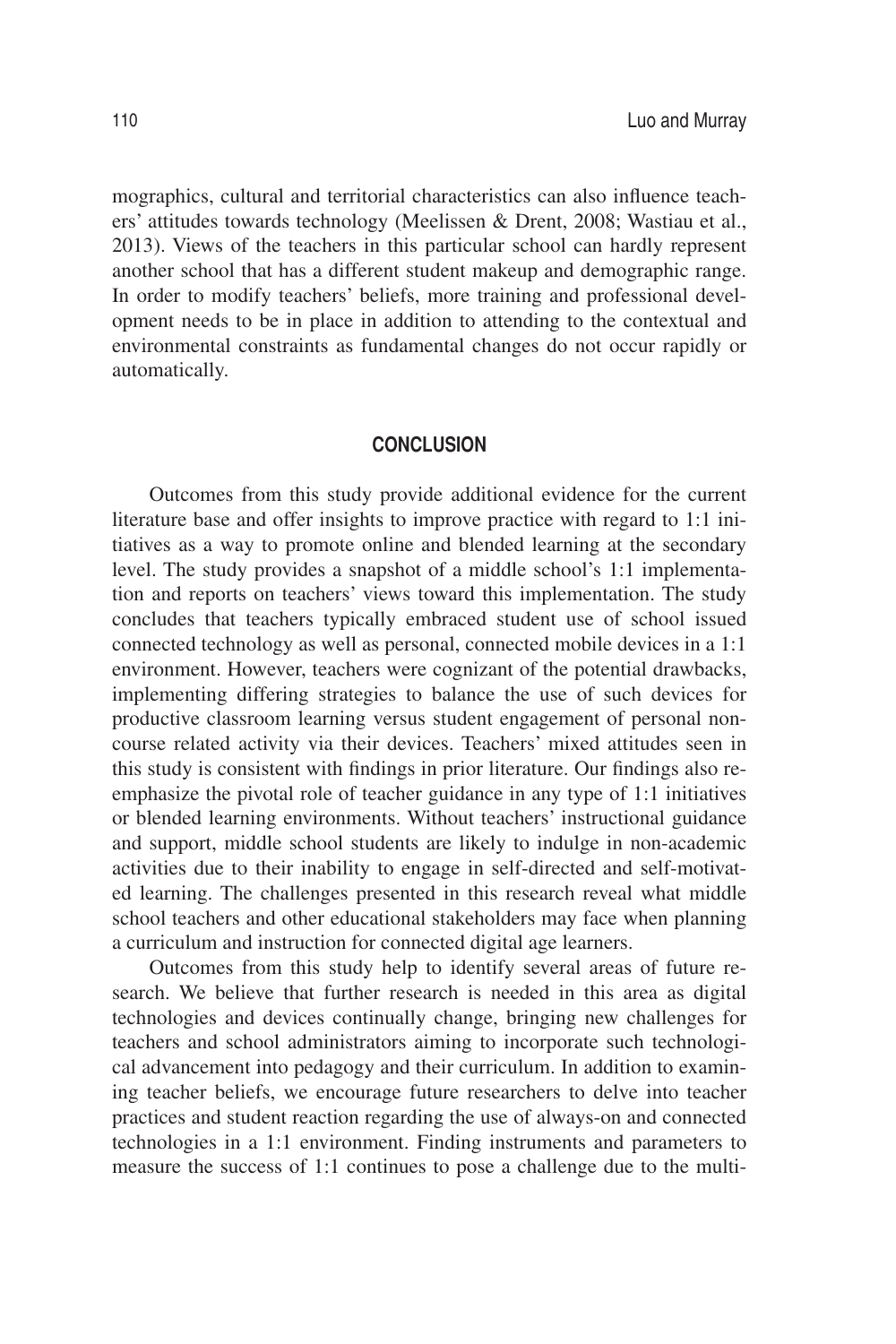faceted nature of this type of research. Though *effect* studies that truly measure the impact of 1:1 programs are extremely scarce (Penuel, 2006), we recommend additional efforts within this area to provide insight for the costeffectiveness of such programs and additional evidence to warrant their investment. We also recommend taking considerations of various stakeholders inclusive of administrators, teachers, parents, and students, to provide a more holistic view of 1:1 program integration. Methodologically speaking, we recommend future researchers to conduct a replication study that carries a larger sample size, which will increase the validity of the study and generalizability of findings. We also recommend a longitudinal study that may help identify a change in teacher beliefs and teacher practices. Lastly, for researchers who specifically study 1:1 schools that are using the technology to facilitate blended learning initiatives, we recommend focusing on gaining insight into how the 1:1 initiatives impact blended learning, the challenges 1:1 initiatives may have engendered within this age group, and the strategies that teachers and school districts employ to resolve said challenges.

#### **References**

- Ajzen, I. & Madden, T. J. (1986). Prediction of goal-directed behavior: Attitudes, intentions and perceived behavioral control. *Journal of Experimental Social Psychology, 22*, 453–474.
- Alberta Education. (2006). One-to-one mobile computing: Literature review, Alberta, Canada: Department of Education and Training (pp. 1–65). Canada: Alberta.
- Argueta, R., Huff, D. J., Tingen, J., & Corn, J. O. (2011). Laptop initiatives: Summary of research across six states. Raleigh, NC: Friday Institute for Educational Innovation, North Carolina State University, (pp 1– 20).
- Balanskat, A., Bannister, D., Hertz, B., Sigillò, E., & Vuorikari, R. (2013). Overview and analysis of 1:1 learning initiatives in Europe. In S. bocconi, A. Balanskat, P. Kampylis, & Y. Punie (Eds.), (pp. 1–62). Luxembourg: European Commission, Joint Research Centre, Institute for Prospective Technological Studies.
- Bauerlein, M. (2009). *The dumbest generation: How the digital age stupefies young Americans and jeopardizes our future*. New York, NY: Penguin.
- Bebell, D. (2005). *Technology promoting student excellence: An investigation of the first year of 1:1 computing in New Hampshire middle schools.* Boston, MA: Boston College Technology and Assessment Study Collaborative.
- Bebell, D., & Kay, R. (2010). One to one computing: A summary of the quantitative results from the Berkshire Wireless Learning Initiative*. The Journal of Technology, Learning, and Assessment, 9*(2), 1–60.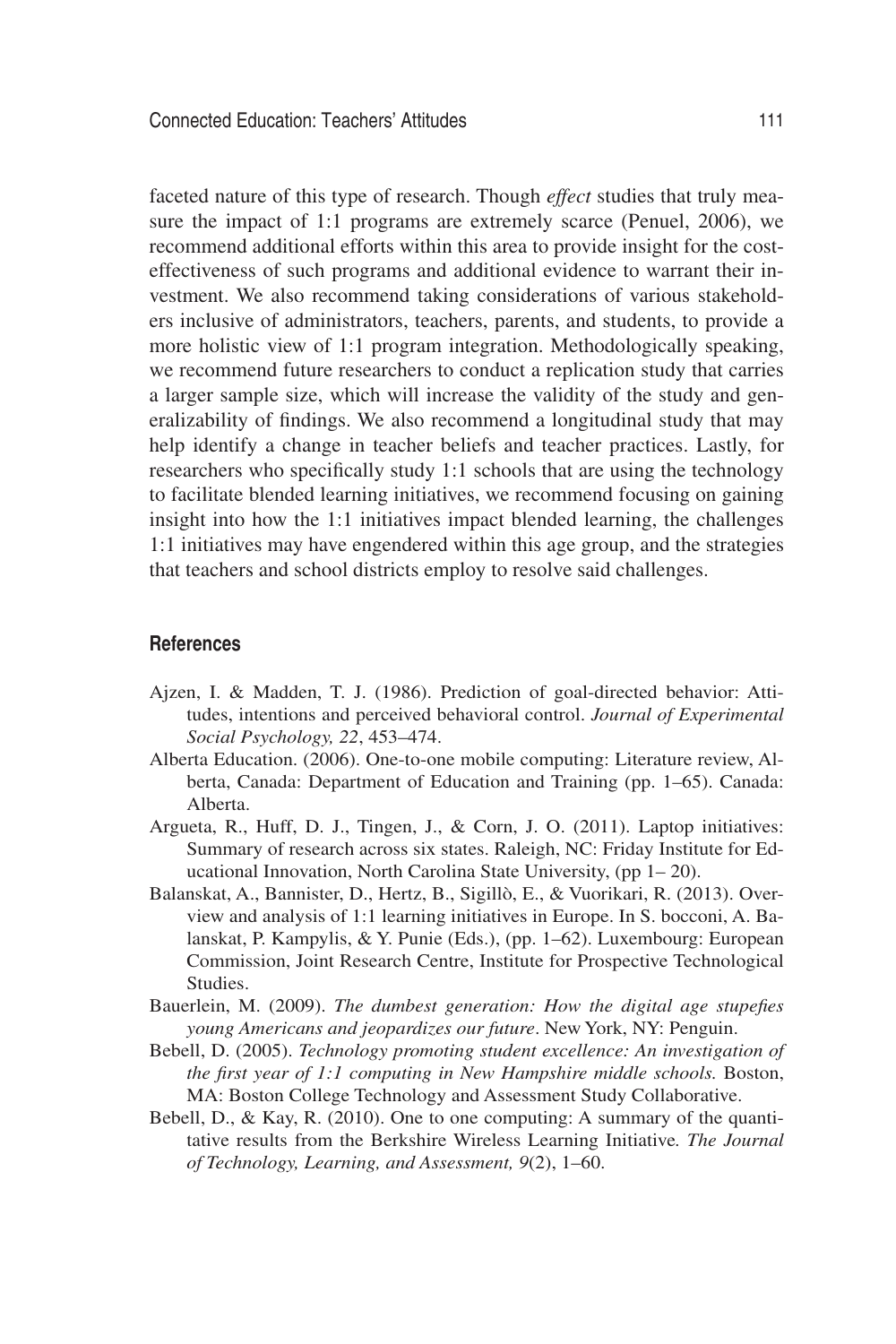- Bebell, D., & O'Dwyer, L., M. (2010). Educational outcomes and research from 1:1 computing settings. *The Journal Of Technology, Learning, and Assessment, 9*(1), 1–16.
- Blackley, S., & Walker, R. (2015). One-to-one laptop programs: Is transformation occurring in mathematics teaching? *Issues in Educational Research, 25(*2), 99-117.
- Broussard, J., Hebert, D., Welch, B., & VanMetre, S. (2014). Teaching today for tomorrow: A case study of one high school's 1:1 computer adoption. *Delta Kappa Gamma Bulletin, 80*(4), 37-45.
- Campbell, S. W. (2006). Perceptions of mobile phones in college classrooms: Ringing, cheating, and classroom policies. *Communication Education, 55,* 280-294.
- Carr, N. (2011). *What the internet is doing to our brains: The shallows.* New York, NY: Norton.
- Christensen, C. M., Horn, M. B., & Staker, H. (2013). *Is K-12 blended learning disruptive? An introduction to the theory of hybrids.* Clayton Christensen Institute for Disruptive Innovation. Retrieved from http://files.eric.ed.gov/ fulltext/ED566878.pdf.
- Clark, T., & Barbour, M. (2015). Online, blended, and distance education in schools: Building successful programs. Sterling, VA: Stylus Publishing.
- Clariana, R. (2009). Ubiquitous wireless laptops in upper elementary mathematics. *Journal of Computers in Mathematics and Science Teaching, 28*(1), 5–21.
- Clary, D., Kigotho, M., & Barros-Torning, M. (2013). Harnessing mobile technologies to enrich adolescents' multimodal literacy practices in middle years classrooms. *Literacy Learning: The Middle Years*, *21*(3), 49-60.
- Common Sense Media. (2009). *Hi-tech cheating: Mobile phones and cheating in schools: A national poll.* Retrieved fromhttp://www.commonsensemedia. org/hitech-Cheating.
- Convergemag. (2012). One-to-one 2.0. Building on the "Bring Your Own Device" (BYOD) revolution. Retrieved from http://www.samsung.com/us/ it\_solutions/innovation-center/downloads/education/white\_papers/One-to-One\_2.0\_-\_Handbook.pdf
- Creswell, J. (2013). *Qualitative inquiry & research design: Choosing among five approaches* (5th ed.). Los Angeles, CA: Sage.
- Crompton, H., Burke, D., & Gregory, K. H. (2017). The use of mobile learning in PK-12 education: A systematic review. *Computers & Education, 110,* 51- 63.
- Derringer, P. (2010). Making 1.1 WORK. *Tech & Learning*, *30*(7), 28-34.
- Donovan, L., Hartley, K., & Strudler, N. (2007). Teacher concerns during initial implementation of a one-to-one laptop initiative at the middle school level. *Journal of Research on Technology in Education, 39*(3), 263–286.
- Downes, J. M., & Bishop, P. A. (2015). The intersection between 1:1 laptop implementation and the characteristics of effective middle level schools. *RMLE Online, 38*(7), 1-16.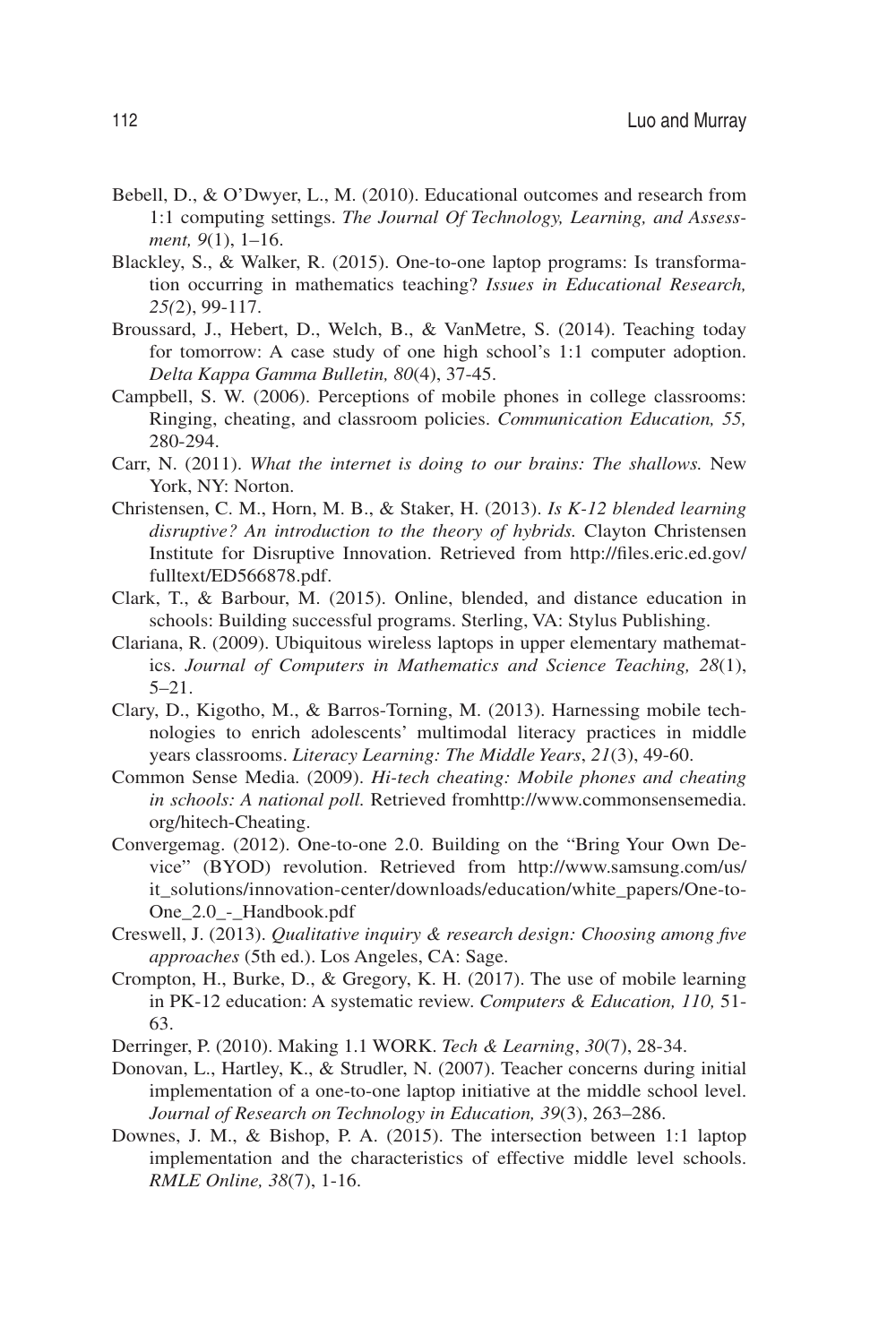- DreamBox\_Learn. (2014, February 18). What's up with students and mobile learning? Retrieved from: http://www.dreambox.com/blog/whats-studentsmobile-learning
- Dunleavy, M., & Heinecke, W. F. (2008). The impact of 1:1 laptop use on middle school math and science standardized test scores. *Computers in the Schools*, *24,* 7–22.
- End, C. M., Worthman, S., Mathews, M. B., & Wetterau, K. (2010). Costly cell phones: The impact of cell phone rings on academic performance. *Teaching of Psychology*, 37, 55-57.
- Ertmer, P. A., Ottenbreit-Leftwich, A. T., Sadik, O., Sendurur, E., & Sendurur, P. (2012). Teacher beliefs and technology integration practices: A critical relationship. *Computers & Education, 59*(2), 423-435.
- Fox, A. B., Rosen, J., & Crawford, M. (2009). Distractions, distractions: Does instant messaging affect college students' performance on a concurrent reading comprehension task? *CyberPsychology and Behavior, 12*(1), 51-53.
- Gao, Q., Yan, Z., Zhao, C., Pan, Y., & Mo, L. (2014). To ban or not to ban: Differences in mobile phone policies at elementary, middle, and high schools. *Computers in Human Behavior, 38*, 25-32.
- Greenfield, S. (2015). *Mind change: How digital technologies are leaving their mark on our brains.* New York, NY: Random House.
- Hechter, R. P., & Vermette, L. A. (2013). Technology integration in K-12 science classrooms: An analysis of barriers and implications. *Themes in Science & Technology Education*, *6*(2), 73-90.
- Holcomb, L. B. (2009). Results & lessons learned from 1:1 laptop initiatives: A collective review. *TechTrends, 53*(6), 49–55.
- Hu, W. (2007). Seeing no progress, some schools drop laptops. *The New York Times.* Retrieved from http:// www.nytimes.com/2007/05/04/ education/04laptop.html
- Hurst, M. D. (2004). Nevada report reveals spike in test irregularities. *Education Week, 24*(6), 19-22.
- Hutchison, A., & Reinking, D. (2011). Teachers' perceptions of integrating information and communication technologies into literacy instruction: A national survey in the United States. *Reading Research Quarterly, 46*(4), 312- 333.
- Hwang, G. J., & Tsai, C. C. (2011). Research trends in mobile and ubiquitous learning: A review of publications in selected journals from 2001 to 2010. *British Journal of Educational Technology, 42*(4), E65–E70.
- Johnson, L., Adams Becker, S., Estrada, V., and Freeman, A. (2015). *NMC Horizon Report: 2015 K-12 Edition*. Austin, Texas: The New Media Consortium. Retrieved from: https://www.nmc.org/publication/nmc-horizon-report-2015-k-12-edition/
- Keane, T., & Keane, W. (2017). Achievements and challenges: Implementing a 1:1 program in a secondary school. *Education and Information Technologies*, *22*(3), 1025-1041.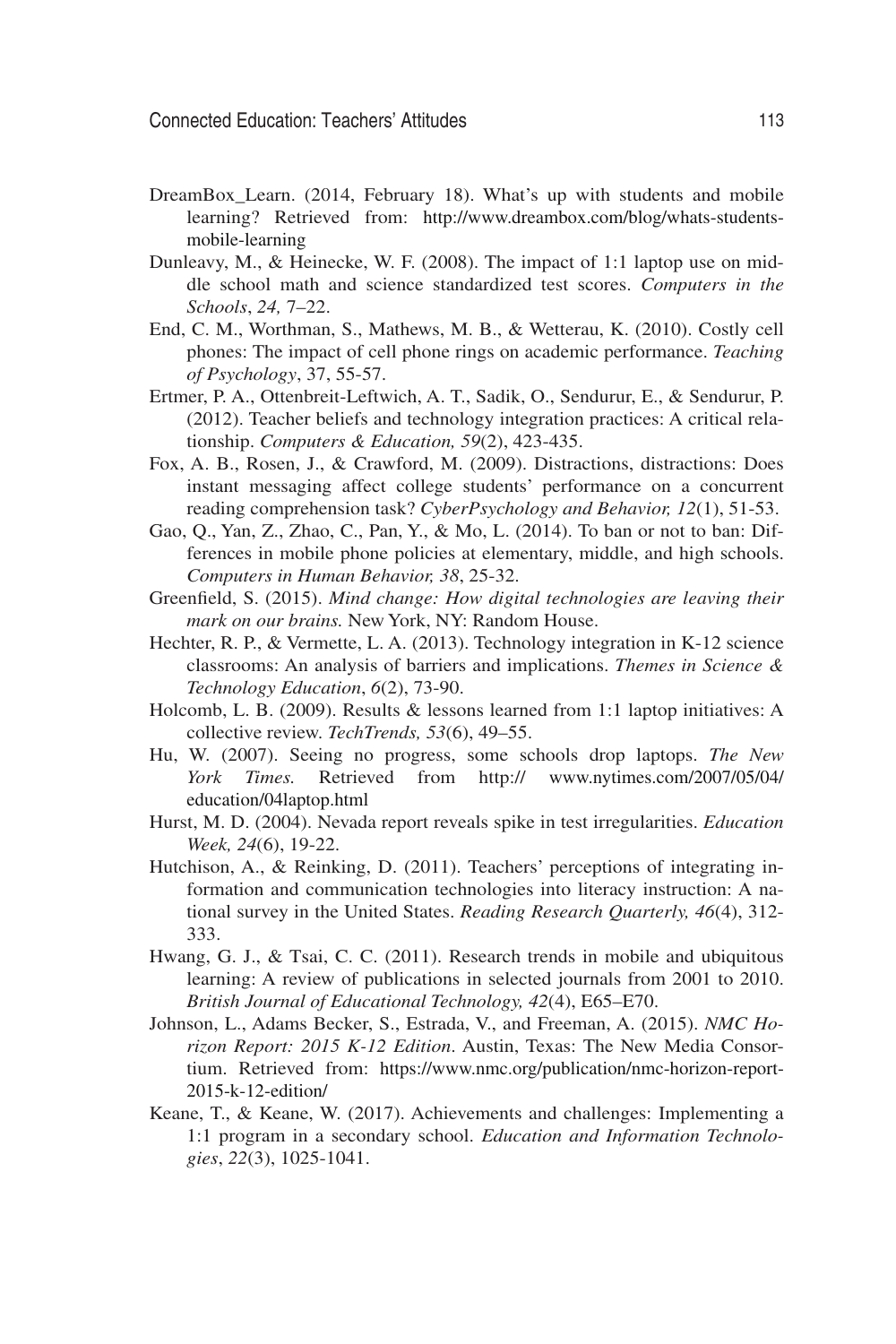- Kee, C. L., & Samsudin, Z. (2014). Mobile devices: Toys or learning tools for the 21st Century teenagers? *Turkish Online Journal of Educational Technology, 13*(3), 107-122.
- Lane, D. M. M. (2003). *The Maine Learning Technology Initiative impact on students and learning*. Portland, ME: Center for Education Policy, Applied Research, and Evaluation, University of Southern Maine.
- Lee, H. J., Messom, C., & Yau, K. A. (2013). Can an electronic textbooks be part of k-12 education?: Challenges, technological solutions and open issues. *Turkish Online Journal of Educational Technology*, *12*(1), 32-44.
- Lemke, C., & Martin, C. (2004). *One to one computing in Michigan: A state profile.* Los Angeles, CA: Metiri Group.
- Lenhart, A. (2012). *Teens, smartphones and texting*. Pew internet & American Life Project. Retrieved from http://pewinternet.org/Reports/2012/Smartphone-Update-2012/Findings.aspx
- Lincoln, Y. S., & Guba, E. G. (1985). *Naturalistic inquiry*. Sage.
- Liu, M., Navarrete, C. C., & Wivagg, J. (2014). Potentials of mobile technology for K-12 education: An investigation of iPod touch use for English language learners in the United States. *Journal of Educational Technology & Society, 17*(2), 115-127.
- McAfee, I. (2012). *The digital divide: How the online behavior of teens is getting past parents.* Retrieved from http://www.cil.cnrs.fr/CIL/IMG/pdf/digital-divide-study.pdf
- McLester, S. (2011). Lessons learned from 1:1. *District Administration, 4*(6), 34-39.
- Meelissen, M. R. M., & Drent, M. (2008). Gender differences in computer attitudes: Does the school matter? *Computers in Human Behavior, 24*, 969– 985.
- Moustakas, C. (1994). *Phenomenological Research Methods.* Thousand Oaks, CA: Sage.
- Mouza, C. (2008). Learning with laptops: Implementation and outcomes in an urban, underprivileged school. *Journal of Research on Technology in Education, 40*(4), 447–472.
- National Middle School Association. (2010) *This We Believe: Keys to Educating Young Adolescents.* Westerville.
- Obringer, S. J., & Coffey, K. (2007). Cell phones in American high schools: A national survey. *Journal of Technology Studies, 33*, 41-47
- Ottenbreit-Leftwich, A. T., Glazewski, K. D., Newby, T. J., & Ertmer, P. A. (2010). Teacher value beliefs associated with using technology: Addressing professional and student needs. *Computers & Education, 55*(3), 1321-1335.
- Patrick, S., & Sturgis, C. (2015). *Maximizing competency education and blended learning: Insights from experts.* Vienna, VA: iNACOL (International Association for K-12 Online Learning); Competency Works. Retrieved from https://www.inacol.org/resource/maximizing-competency-education-andblended-learning-insights-from-experts/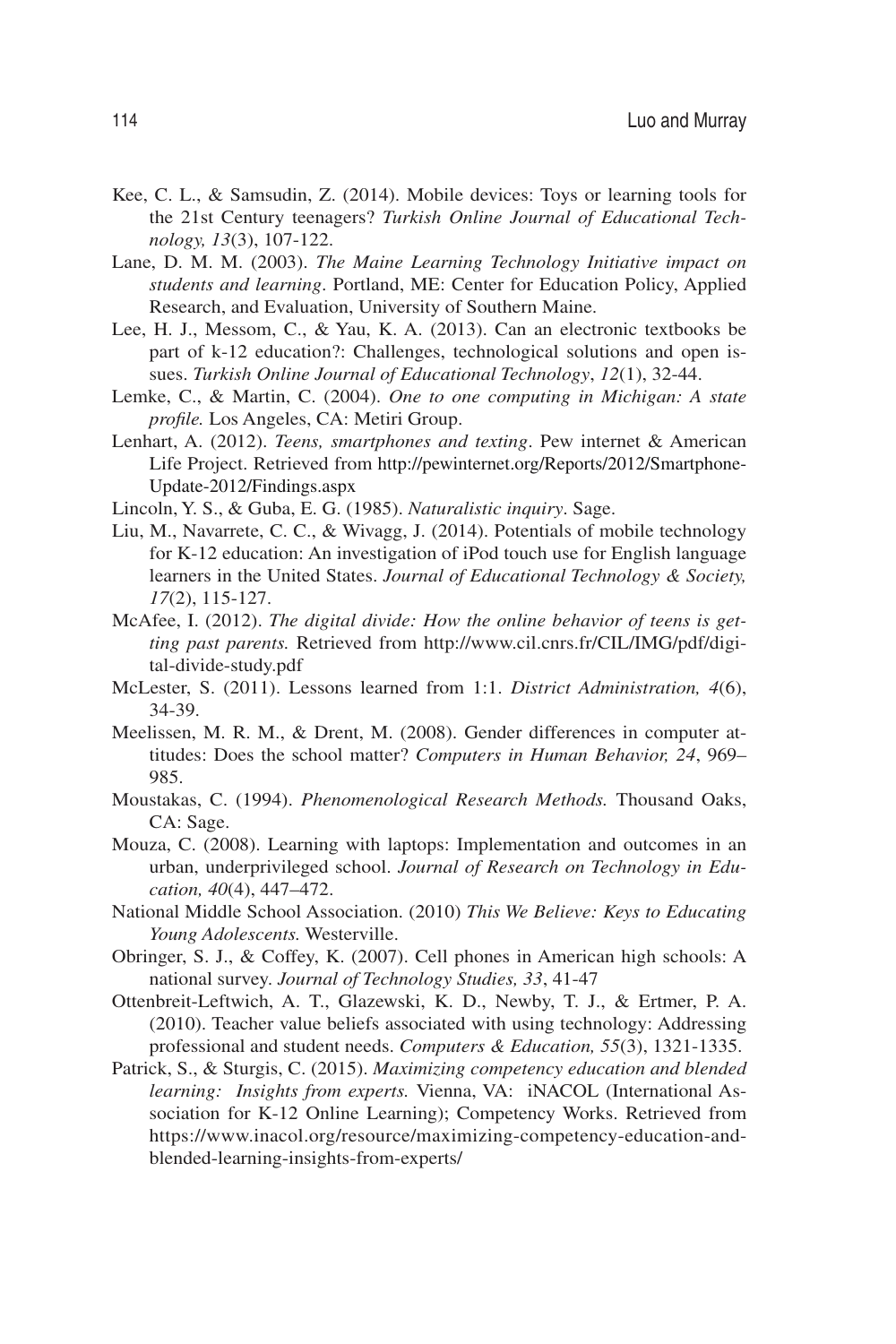- Penuel, W. R. (2006). Implementation and effects of one-to-one computing initiatives. *Journal of Research on Technology In Education, 38*(3), 329–348.
- Powell, A., Rabbitt, B., & Kennedy, K. (2014). *iNACOL blended learning teacher competency framework.* Vienna, VA: iNACOL (International Association for K-12 Online Learning). Retrieved from https://www.inacol.org/wpcontent/uploads/2015/02/iNACOL-Blended-Learning-Teacher-Competency-Framework.pdf
- Pourreau, L. (2015). Interview with Joe Freidhoff: A bird's eye view of K-12 online learning. *Online Learning, 19*(5). Retrieved from http://olj.onlinelearningconsortium.org/index.php/olj/article/view/746/177
- Project Tomorrow. (2010). *Creating our future: Students speak up about their vision for 21st century learning.* Project Tomorrow. Retrieved from www. tomorrow.org/speakup/pdfs/SUNationalFindings2009.pdf
- Rockman, S., Chessler, M., & Walker, L. (1998). Powerful tools for schooling: Second year study of the laptop program. *San Francisco, CA: Author*.
- Sauers, N. J., & McLeod, S. (2012, October). *What does the research say about school one-to-one computing initiatives?* University Council for Educational Administration Center for the Advanced Study of Technology Leadership in Education, Lexington, KY.
- Shapley, K., Sheehan, D., Maloney, C., & Caranikas-Walker, F. (2010). Evaluating the implementation fidelity of technology immersion and its relationship with student achievement. *The Journal of Technology, Learning, and Assessment, 9*(4), 1–69.
- Sheppard, B., & Brown, J. (2011). Partnerships and leaderships: transforming classrooms through technology. In B. Boufoy-Bastick (Ed.), *The international handbook of cultures of Teacher Education - Comparative International issues in curriculum and pedagogy* (pp. 151–190). France: Analytrics.
- Silvernail, D. L., & Gritter, A. K. (2007). *Maine's middle school laptop program: Creating better writers.* Gorham: University of Southern Maine, Maine Education Policy Research Institute.
- Spender, D. (1995). *Nattering on the net, women, power and cyberspace.* Australia: Spinifex.
- Suhr, K. A., Hernandez, D. A., Grimes, D., & Warschauer, M. (2010). Laptops and fourth-grade literacy: Assisting the jump over the fourth-grade slump*. Journal of Technology, Learning, and Assessment, 9*(5), 4–45.
- Tallvid, M., Lundin, J., Svensson, L., & Lindström, B. (2015). Exploring the relationship between sanctioned and unsanctioned laptop use in a 1:1 classroom. *Journal of Educational Technology & Society*, *18*(1), 237-249.
- The White House. (2015). *FACT SHEET: ConnectED: Two years of delivering opportunity to k-12 schools & libraries*. Retrieved from: https://www.whitehouse.gov/the-press-office/2015/06/25/fact-sheet-connected-two-years-delivering-opportunity-k-12-schools